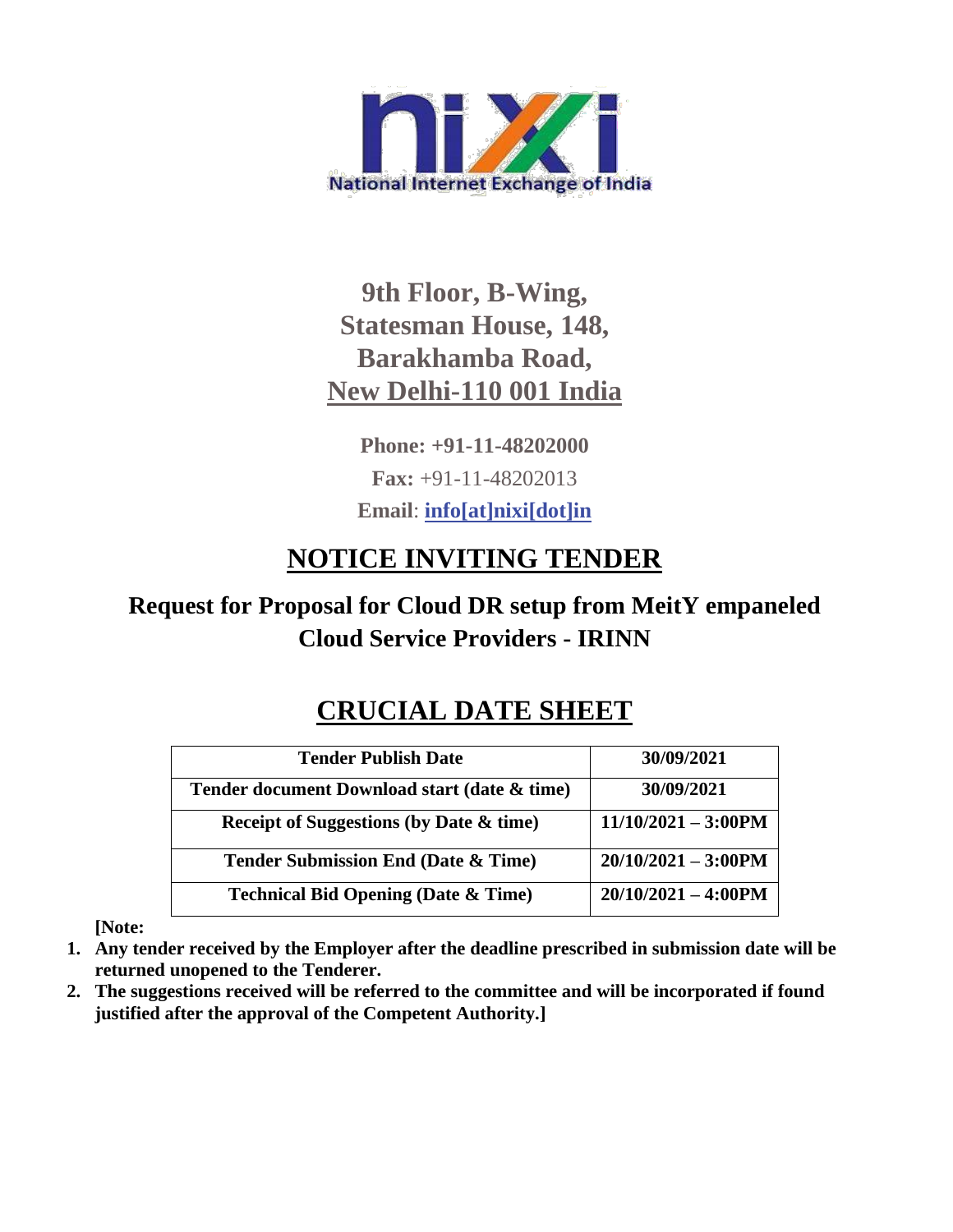# **TENDER AT A GLANCE**

| <b>TITLE OF TENDER</b>                  | <b>CLOUD DR SETUP FOR IRINN</b>                                |
|-----------------------------------------|----------------------------------------------------------------|
| <b>NATURE OF TENDER</b>                 | <b>PUBLIC</b>                                                  |
| <b>SCOPE OF TENDER</b>                  | <b>DOMESTIC</b>                                                |
| <b>MODE OF BIDDING</b>                  | <b>TWO BID SYSTEM</b>                                          |
| <b>TYPES OF BID</b>                     | 1) TECHNICAL BID<br>2) FINANCIAL BID                           |
| <b>EVALUATION</b><br><b>CRITERIA</b>    | <b>L-1 WILL BE CONSIDERED</b>                                  |
| <b>TENDER FEES</b>                      | <b>NO FEES</b>                                                 |
| <b>EARNEST MONEY</b>                    | THE BIDDER HAS TO SIGN "BID SECURUTY                           |
| <b>DEPOSIT</b>                          | <b>DECLARATION" IN LIEU OF EMD</b>                             |
| <b>SECURITY DEPOSIT</b><br>(SD)         | <b>SECURITY DEPOSIT @ 6%</b>                                   |
| <b>FREIGHT &amp;</b><br><b>HANDLING</b> | <b>NOT APPLICABLE</b>                                          |
| <b>DELIVERY</b><br><b>LOCATIONS</b>     | <b>DELHI/NCR</b>                                               |
| <b>VALIDITY OF</b><br><b>TENDER</b>     | <b>75 DAYS FROM DATE OF OPENING OF TECHNICAL</b><br><b>BID</b> |
| <b>DESCRIPTION</b>                      | <b>NIXI/TECH/IX/008/6(5)</b>                                   |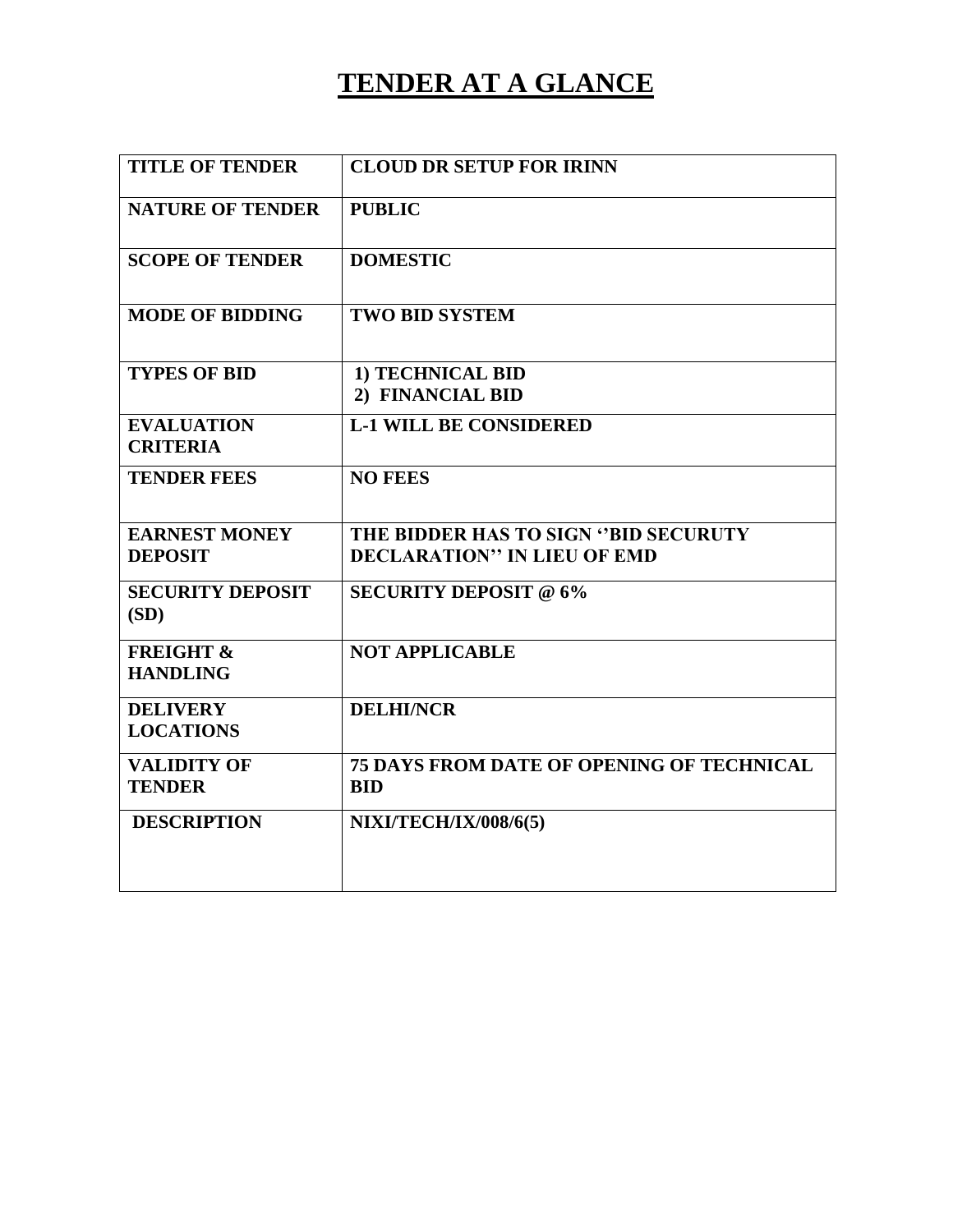# **C O N T E N T S**

| <b>CLAUSE</b> | <b>PARTICULARS</b>                                                                                                                                                                                                                                                                                                                                                                          | PAGE           |
|---------------|---------------------------------------------------------------------------------------------------------------------------------------------------------------------------------------------------------------------------------------------------------------------------------------------------------------------------------------------------------------------------------------------|----------------|
| I.            | <b>NIXI Overview</b>                                                                                                                                                                                                                                                                                                                                                                        | $\overline{4}$ |
| II.           | Scope of Work                                                                                                                                                                                                                                                                                                                                                                               | $5-6$          |
| III.          | <b>Bidding System</b>                                                                                                                                                                                                                                                                                                                                                                       | $6 - 8$        |
| IV.           | Earnest Money Deposit (EMD)                                                                                                                                                                                                                                                                                                                                                                 | 8              |
| V.            | Security Deposit (SD) / PBG                                                                                                                                                                                                                                                                                                                                                                 | $8-9$          |
| VI.           | Eligibility Criteria                                                                                                                                                                                                                                                                                                                                                                        | $9-10$         |
| VII.          | Award of Work                                                                                                                                                                                                                                                                                                                                                                               | 10             |
| VIII.         | Signing of An Agreement                                                                                                                                                                                                                                                                                                                                                                     | 10             |
| IX.           | <b>Payment Terms</b>                                                                                                                                                                                                                                                                                                                                                                        | 10             |
| X.            | Force Majeure                                                                                                                                                                                                                                                                                                                                                                               | $10 - 11$      |
| XI.           | <b>Integrity Pact</b>                                                                                                                                                                                                                                                                                                                                                                       | 11             |
| XII.          | <b>Settlement of Disputes</b>                                                                                                                                                                                                                                                                                                                                                               | 12             |
| XIII.         | <b>Change Management</b>                                                                                                                                                                                                                                                                                                                                                                    | 12             |
| XIV.          | <b>Liquidated Damages</b>                                                                                                                                                                                                                                                                                                                                                                   | $12 - 13$      |
| XV.           | Delivery, Installation & Commissioning                                                                                                                                                                                                                                                                                                                                                      | 13             |
| XVI.          | Last Date for Response of submission of BID                                                                                                                                                                                                                                                                                                                                                 | 13             |
| XVII.         | Documents required to be submitted with bid.                                                                                                                                                                                                                                                                                                                                                | 14             |
| XVIII.        | <b>General Conditions of Tender</b>                                                                                                                                                                                                                                                                                                                                                         | 14             |
|               | <b>Annexures &amp; Formats</b><br>Financial/Price Bid (Annexure I)<br>Particulars of Key Personnel (Annexure II)<br><b>Bid Security Declaration (Annexure III)</b><br>Integrity Pact (Annexure IV)<br>Undertaking (Annexure V)<br>Confidentiality Declaration (Annexure VI)<br>Performance Bank Guarantee (Annexure VII)<br><b>Bank Details (Annexure VIII)</b><br>Check List (Annexure IX) |                |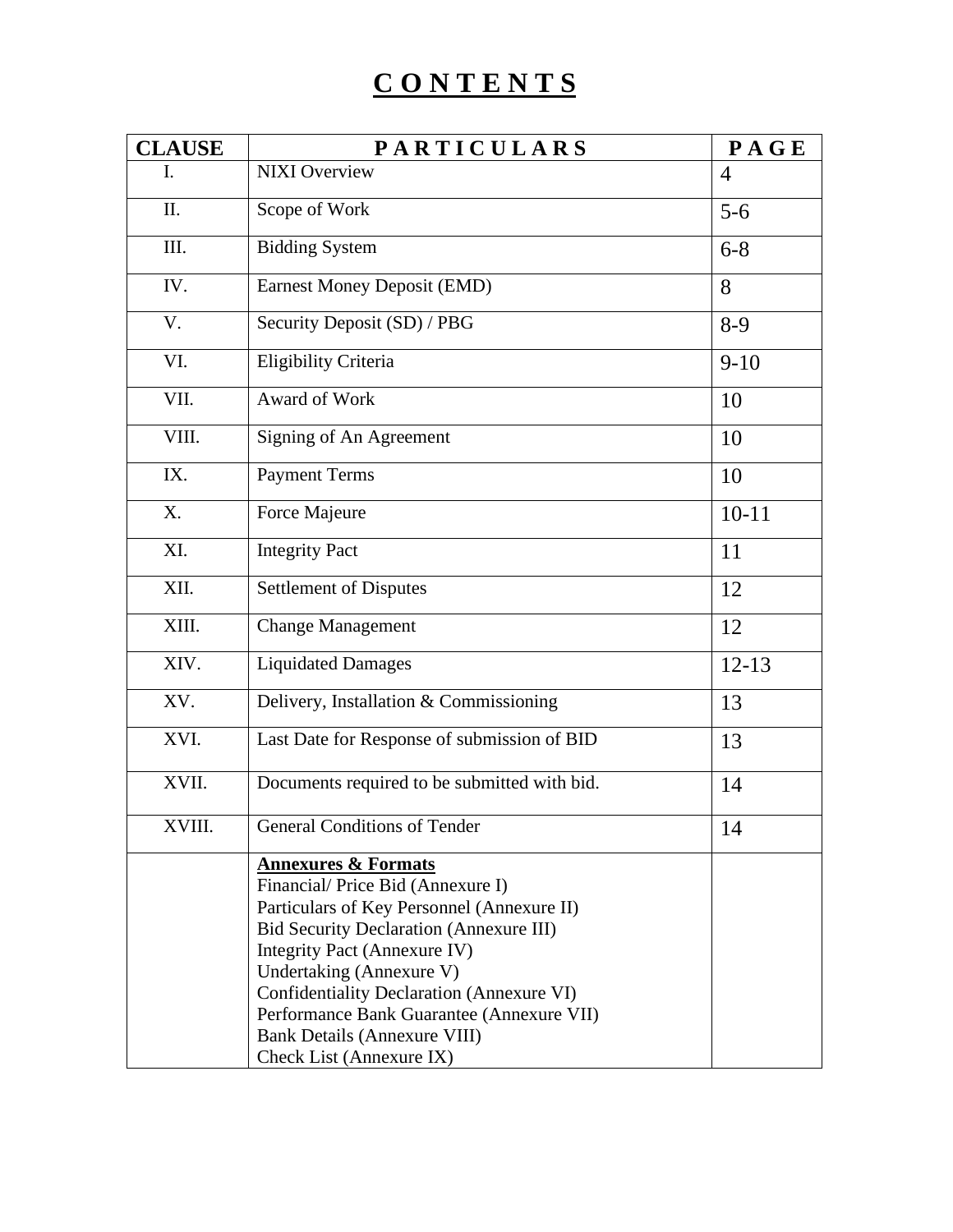### **I. NIXI OVERVIEW**

The National Internet Exchange of India (NIXI) is a [non-profit C](https://en.wikipedia.org/wiki/Non-profit)ompany incorporated under Section 25 of the India Companies Act, 1956 (now section 8 under [Companies Act 2013\)](https://en.wikipedia.org/wiki/Companies_Act_2013) with an objective of facilitating improved internet services in the country. NIXI was registered on 19th June, 2003 and performs three operations -

**National Internet Exchange of India (NIXI)** was set up for peering of ISPs among themselves for routing the domestic traffic within the country, instead of taking it all the way to US/Abroad, thereby resulting in better quality of service (reduced latency) and reduced bandwidth charges for ISPs by saving on International Bandwidth. NIXI is managed and operated on a Neutral basis, in line with the best practices for such initiatives globally.

Website – [www.nixi.in](http://www.nixi.in/)

**.IN Registry** is India's Country Code Top Level domain (ccTLD). The Govt. of India delegated / autorized the operations of .IN Registry to NIXI in 2005. The IN Registry operates and manages India's .IN ccTLD. Now .IN domain names are available to anyone on first- comefirst-served basis.

Website – [www.registry.in](http://www.registry.in/)

**.IN Registry and Internationalized Domain Names (IDNs)**: Since 2005, NIXI also manages the .IN Registry [\(www.registry.in \)](http://www.registry.in/) including 15 IDN TLDs. At present, 137 Registrars have been accredited to offer .IN domain Name registration worldwide to customers. This has helped proliferation of web hosting in the country and promotion of Indian language content on the Internet.

IDN's in Hindi, Bodo, Dogri, Konkani, Maithili, Marathi, Nepali Sindhi, Bangali, Gujarati, Manipuri, Punjabi, Tamil, Telugu and Urdu languages were launched during the year 2014-15. The General availability of all the remaining Indian languages i.e. Assamese, Kannada, Oriya, Malayalam, Santali, Sanskrit, Sindhi, Kashmiri started from 15th July, 2020

**Indian Registry for Internet Names and Numbers (IRINN)** in India that provides allocation and registration services of IP addresses and AS numbers, and contributes to the society by providing Internet-related information as a non-profit, affiliation-based organization, and performing research, education and enlightenment activities. IRNN is a division functioning under NIXI and provides allocation and registration services of Internet Protocol addresses (IPv4 & IPv6) and Autonomous System numbers to its Affiliates. It is a not-for-profit, Affiliates based entity, with the primary goal of allocation of Internet resources to its Affiliates.

Website – [www.irinn.in](http://www.irinn.in/)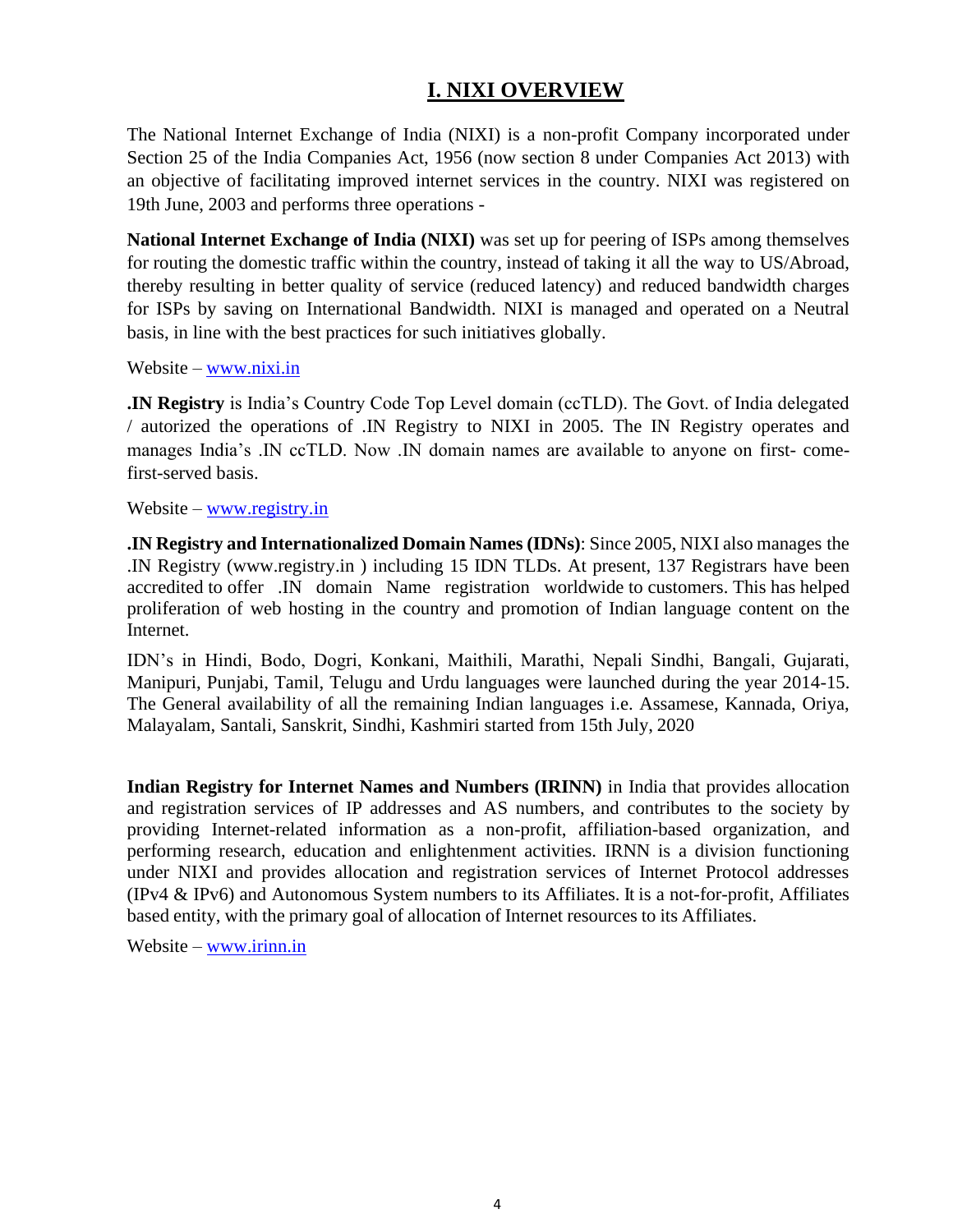### **II. SCOPE OF WORK**

NIXI is looking to DR (Disaster recovery) setup for their existing DC (Data centre) setup which is hosted with MeitY (Ministry of Electronics and Information Technology) empanelled CSP (Cloud service provider) somewhere in western India. NIXI is now looking to setting up of DR of the existing DC setup at location somewhere in Northern India as per the best practice guidelines of MeitY. Following is existing setup of the DR of NIXI.

#### **Current DC Infrastructure**

Currently NIXI have following VMs as per the following tables hosted in DC Locations.

| VM | <b>VM Type</b> | <b>vCPU</b> | <b>VM</b> Specs                 | <b>Memory</b> | <b>Storage</b> |
|----|----------------|-------------|---------------------------------|---------------|----------------|
|    | Web Server 1   | 6 Core      | Red Hat Enterprise Linux Server | 9GB           | 73GB           |
|    | DB Server 1    | 6 Core      | Mysql                           | $10$ GB       | 1.2 TB         |
|    | Whois.irinn.in | 6 Core      | CentOS 7                        | 11 GB         | $1.2$ TB       |

| <b>VM</b>               | <b>VM Type</b>                                                             | Hard<br><b>Disk</b><br><b>Type</b> | <b>OS</b><br><b>Name</b> | <b>IOps</b> | <b>vCPU</b> | <b>Memory</b> | <b>Storage</b> | Otv. $(N)$     |
|-------------------------|----------------------------------------------------------------------------|------------------------------------|--------------------------|-------------|-------------|---------------|----------------|----------------|
| 1(a)                    | Web Server 1<br>(10.10.53.73)                                              | <b>SSD</b>                         | <b>RHEL</b><br>7.4       | 1000/TB     | 6 core      | 9GB           | 73GB           | $\mathbf{1}$   |
| 1(b)                    | DB Server 1<br>(10.10.53.69)                                               | <b>SSD</b>                         | <b>RHEL</b><br>7.4       | 1000/TB     | 6 core      | $10$ GB       | 1.2 TB         | $\mathbf{1}$   |
| 1(c)                    | Whois.irinn.in<br>(10.10.53.81)                                            | <b>SSD</b>                         | <b>RHEL</b><br>7.4       | 1000/TB     | 6 core      | 11 GB         | 1.2 TB         | $\mathbf{1}$   |
| $\overline{2}$          | <b>Security Component</b>                                                  |                                    |                          |             |             |               |                |                |
|                         | vFirewall + UTM                                                            |                                    |                          |             |             |               |                | $\mathbf{1}$   |
|                         | DDoS Mitigation + WAF- Cloud flare<br>- Business Plan-\ Per Domain         |                                    |                          |             |             |               |                | $\overline{2}$ |
|                         | Mtv Scan - Per Domain - Per Scan (Daily)                                   |                                    |                          |             |             |               |                | $\overline{3}$ |
|                         |                                                                            |                                    |                          |             |             |               |                |                |
| $\overline{\mathbf{3}}$ | 24 x 7 Fully Managed Hosting Services Entire<br><b>Solution Deployment</b> |                                    |                          |             |             |               |                |                |
|                         | All Security Stack Management As Mention<br>Above                          |                                    |                          |             |             |               |                |                |
|                         | Application Installation Configuration &<br>Management                     |                                    |                          |             |             |               |                |                |
|                         | Database Installation Configuration &<br>Management                        |                                    |                          |             |             |               |                |                |
|                         | Any Application & Database Migration &<br>Testing                          |                                    |                          |             |             |               |                |                |
|                         | Application & Database Day to Day<br>Management & Troubleshooting          |                                    |                          |             |             |               |                |                |
|                         | <b>Application Functional Requirement / Changes</b>                        |                                    |                          |             |             |               |                |                |
|                         | <b>Operating System Management</b>                                         |                                    |                          |             |             |               |                |                |
| $\overline{\mathbf{4}}$ | <b>RDBMS</b> Software                                                      |                                    |                          |             |             |               |                |                |
|                         | MY SQL - Community Edition                                                 |                                    |                          |             |             |               |                | $\overline{2}$ |
| $\overline{5}$          | <b>Network Connectivity</b>                                                |                                    |                          |             |             |               |                |                |
|                         | Public IP and Unmetered Internet Bandwidth for<br>Above VMs                |                                    |                          |             |             |               |                | $\mathbf{1}$   |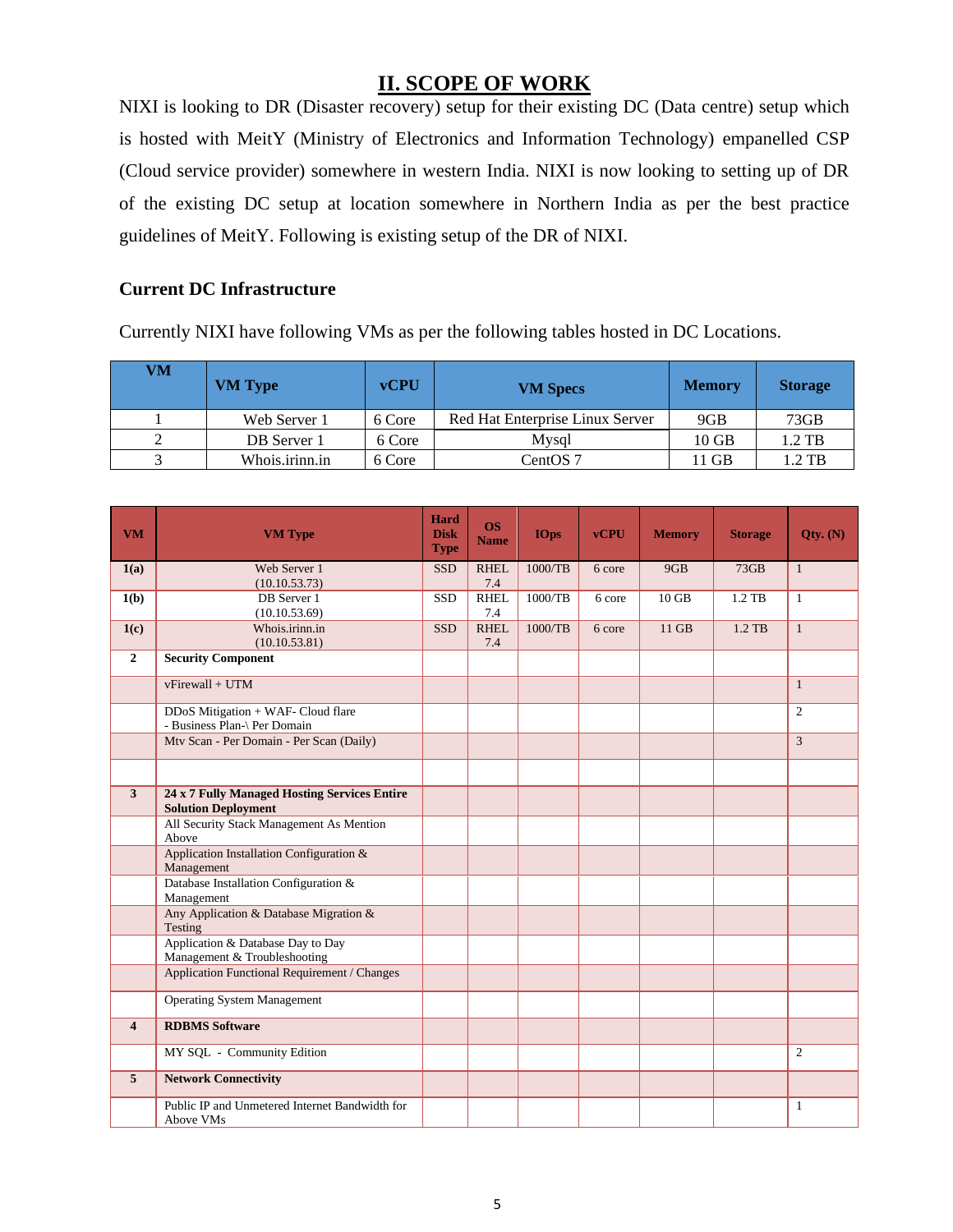**Following is the Current infrastructure of applications hosted at DC is as below**.



Firewall policies and other policy which would be needed by CSP, will be shared separately.

Following are main parameter on which CSP proposal should be based along with options.

- 1. Backup and restore.
- 2. RTO and RPO
- 3. Dedicated connection between DC and DR (MPLS/SD WAN throughput)

#### **III.BIDDING SYSTEM**

- 1.Bids will be submitted in hard copies at NIXI office Delhi. There is no electronic or digital submission is allowed.
- 2.The bid should be submitted in two parts. Part-I is Technical Bid and Part-II will be Financial/Commercial bid.
- 3.Technical will contain all the documents/compliance asked in General Term of conditions along with Technical Compliance, which is to be enclosed in Envelope A. Technical Bid will also have unpriced BOM as per Annexure-I. Please do not put Financial Bid/Commercial bid in Technical bid/ Envelope A this would lead to summary rejection of the bid. The Financial Bid has to be enclosed in Envelope B.
- 4.Financial/Commercial bid will contain schedule of prices as per the Financial/Commercial Bid format.
- 5.Both Technical and Financial/Commercial bid should be kept in separate envelope and this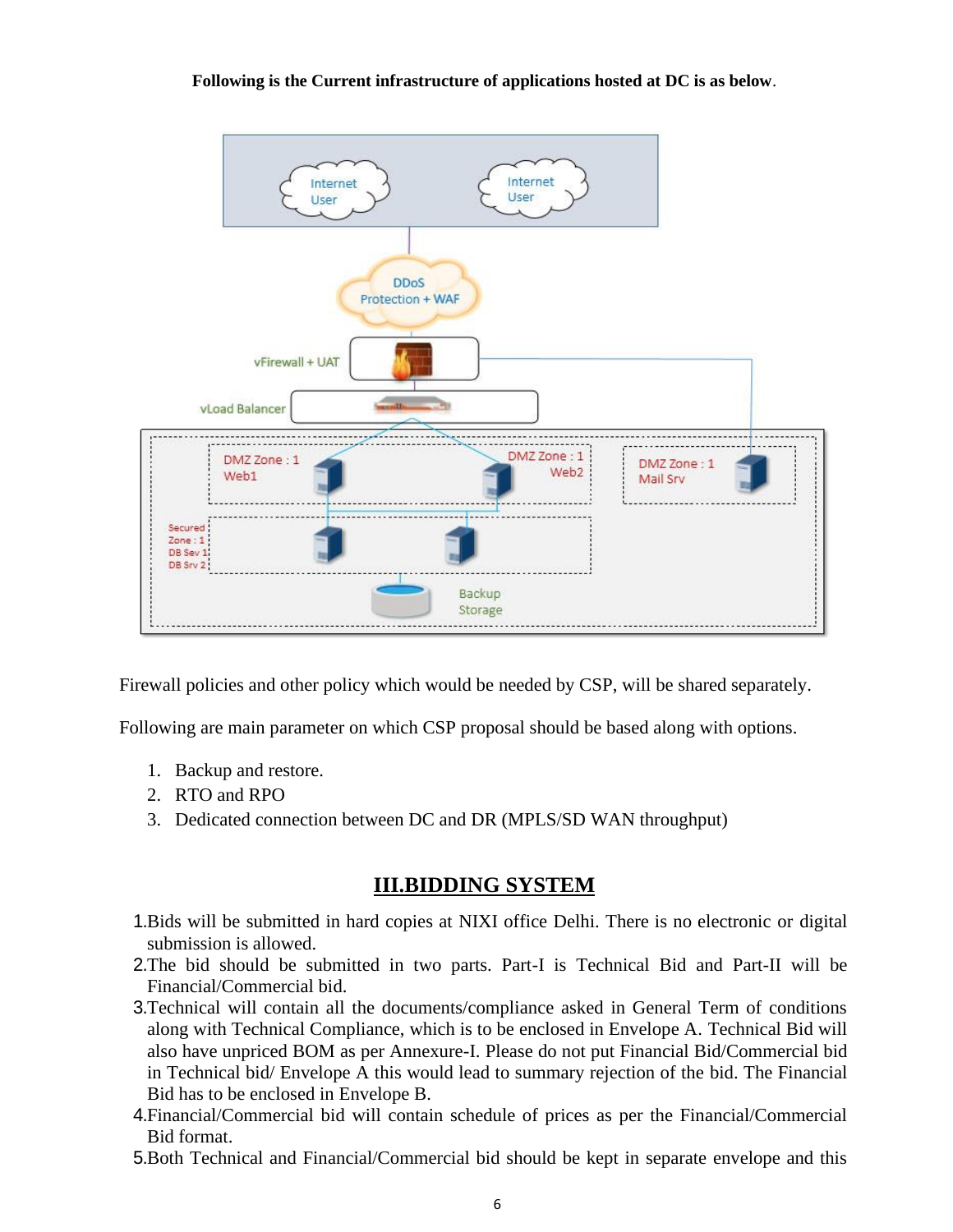envelops should be kept in on large envelope. All the envelopes should be properly sealed. 6.Each page of the tender bid should be signed and sealed by authorized signatory.

7.No bid will be accepted post the last date and time mentioned in the tender document. However, NIXI reserves the right to extend the date and time of bid submission.

#### **3.1 Schedule table**

| <b>Name of Work</b>                 | <b>CLOUD DR SETUP FOR IRINN</b> |
|-------------------------------------|---------------------------------|
| <b>Bid Submission Start Date</b>    |                                 |
| <b>Last Date for bid submission</b> |                                 |

#### **3.2 Assistance to bidders**

Any queries relating to the tender document and the terms and conditions contained therein should be addressed to the following email id abhishek@irinn.in.

#### **3.3 Bid Evaluation Criteria**

- a.Tender committee will first evaluate the Technical bid and technical BOM. They can seek any clarification/documents/confirmation, should they need the same for further clarity.
- b.Financial/Commercial bids of those Bidders whose Pre-Qualification &Technical bids are found suitable by the committee, will be opened.
- c.Contract will be awarded to L1 bidder, which will arrive at as per Financial/Commercial Bid format inclusive of taxes.

### **3.4 Bid Validity**

- I. All the bids (Technical and Financial) will be valid for a period of 75 days from the last date of submission of the tender for execution of Contract. This can be extended if so required with the approval of the Competent Authority.
- II. In exceptional circumstances, prior to expiry of the original time limit, the NIXI may request the bidders to extend the period of validity for a specified additional period beyond the original validity of 75 days. The request and the bidders' responses shall be made in writing/Email. The bidders, not agreeing for such extensions will be allowed to withdraw their bids.

#### **3.5 Modification / Substitution/ Withdrawal of bids**

- I. No Bid shall be modified, substituted, or withdrawn by the Bidder after the bids due date.
- II. Any alteration/ modification in the bid or additional information supplied subsequent to the bid's due Date, unless the same has been expressly sought for by the Authority, shall be disregarded.

#### **3.6 Rejection of the Bid:**

The bid submitted shall become invalid if: ‐

- I. The bidder is found ineligible.
- II. The bidder does not provide all the documents as stipulated in the bid document.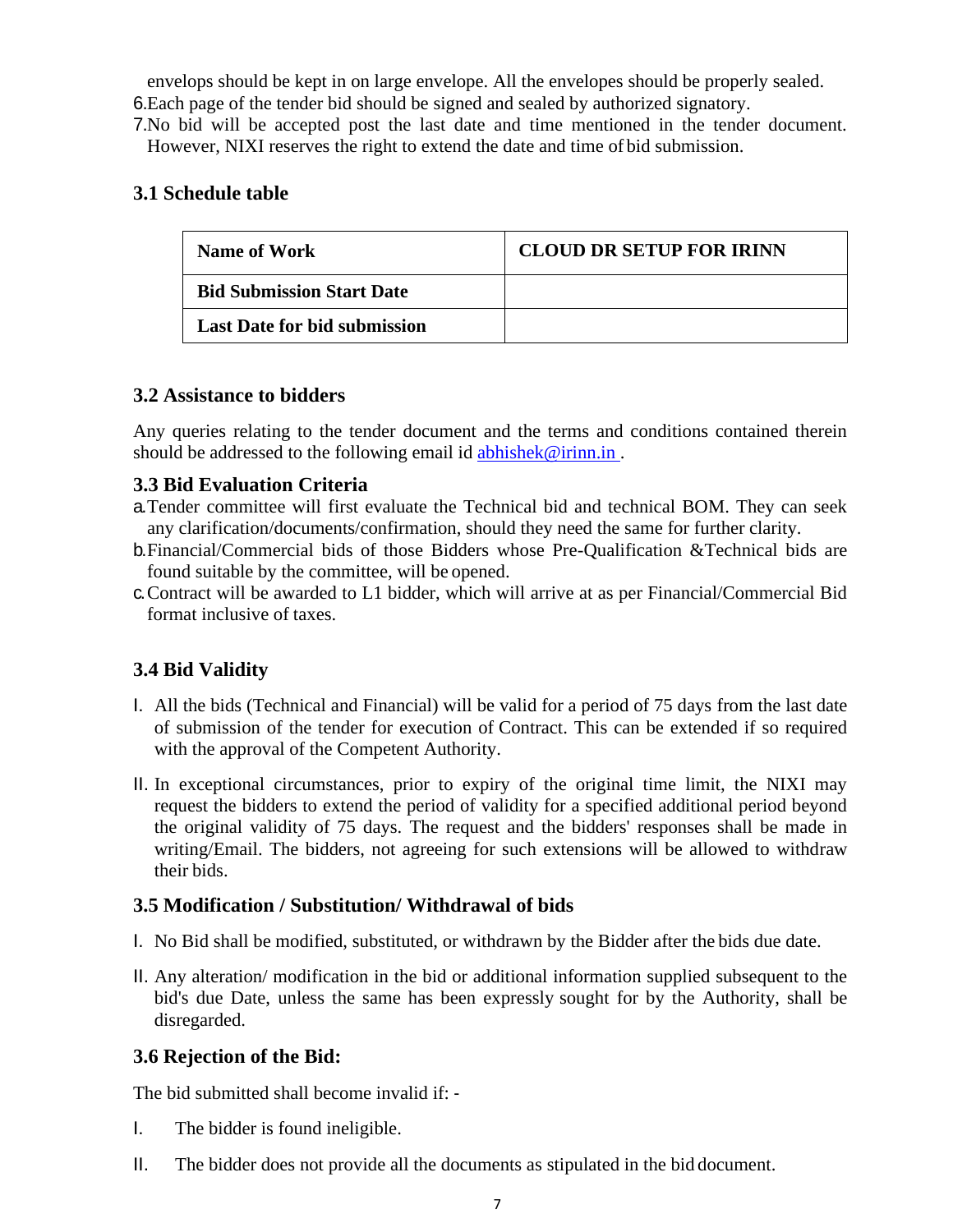#### **3.7 Right to reject or scrap the process**

The Employer reserves the right to accept or reject any Tender, and to scrap/ cancel the Tender process and reject all Tenders, at any time prior to the award of Contract, without thereby incurring any liability to the affected Tenderer or Tenderers or any obligation to inform the affected Tenderer or Tenderers of the grounds for the Employer's action.

#### **3.8 Evaluation of Bids**

.

- a. The responsive bids will first be evaluated for technical compliance. Non-submission of essential documents stipulated will result in a bid liable for disqualification at technical evaluation stage.
- b. Bids determined to be substantially responsive will be checked by NIXI for any arithmetical errors in computation and summation. Where there is discrepancy between rates/amounts given in figures and in words, the rates/amounts given in words will prevail.
- c. NIXI shall evaluate the financial bids of eligible bidders to determine the L-1 bidder on the basis of lowest total cost of support services for all items in the financial/price bid form

### **3.9 General Instructions for Bidding process**

Bids should be completed in all respects, must be submitted on or before the last date specified in the schedule of events.

The NIXI may, at its own discretion, extend the last date for submission of tenders.

All the bids are valid for a period of 75 days from the last date of submission of the tender for execution of Contract. It may be extendable.

The bid submitted shall become invalid if: -

- i) The bidder is found ineligible.
- ii) The bidder does not provide all the documents as stipulated in the bid document.
- iii) The bidder has knowingly concealed & misrepresented the facts for shortlisting.

### **IV.EARNEST MONEY DEPOSIT (EMD)**

Due to the Pandemic conditions prevailing in the country, there is slowdown in economy. Therefore, Ministry of Finance vide their **OM No F. 9/4/2020-PPD dated 12-11-2020** has decided that no provision regarding Bid Security should be kept in Bid Documents in future and only provision of **''Bid Security Declaration''** should be kept in the Bid Documents.

#### **V.SECURITY DEPOSIT (PERFORMANCE BANK GUARANTEE)**

Due to the Pandemic conditions prevailing in the country, there is slowdown in economy. Therefore, Ministry of Finance vide their **OM No F. 9/4/2020-PPD dated 12-11-2020** has decided to reduce Security Deposit. Keeping in view these constraints the Security Deposit/ PBG is kept as 6%.

a. The successful bidder should arrange to have Performance Bank Guarantee/ Security Deposit amounting to 6% of the awarded contract value furnished within 10 days of submission of Letter of Acceptance in the case of contracts, and within 10 days of submission of draft Contract Agreement.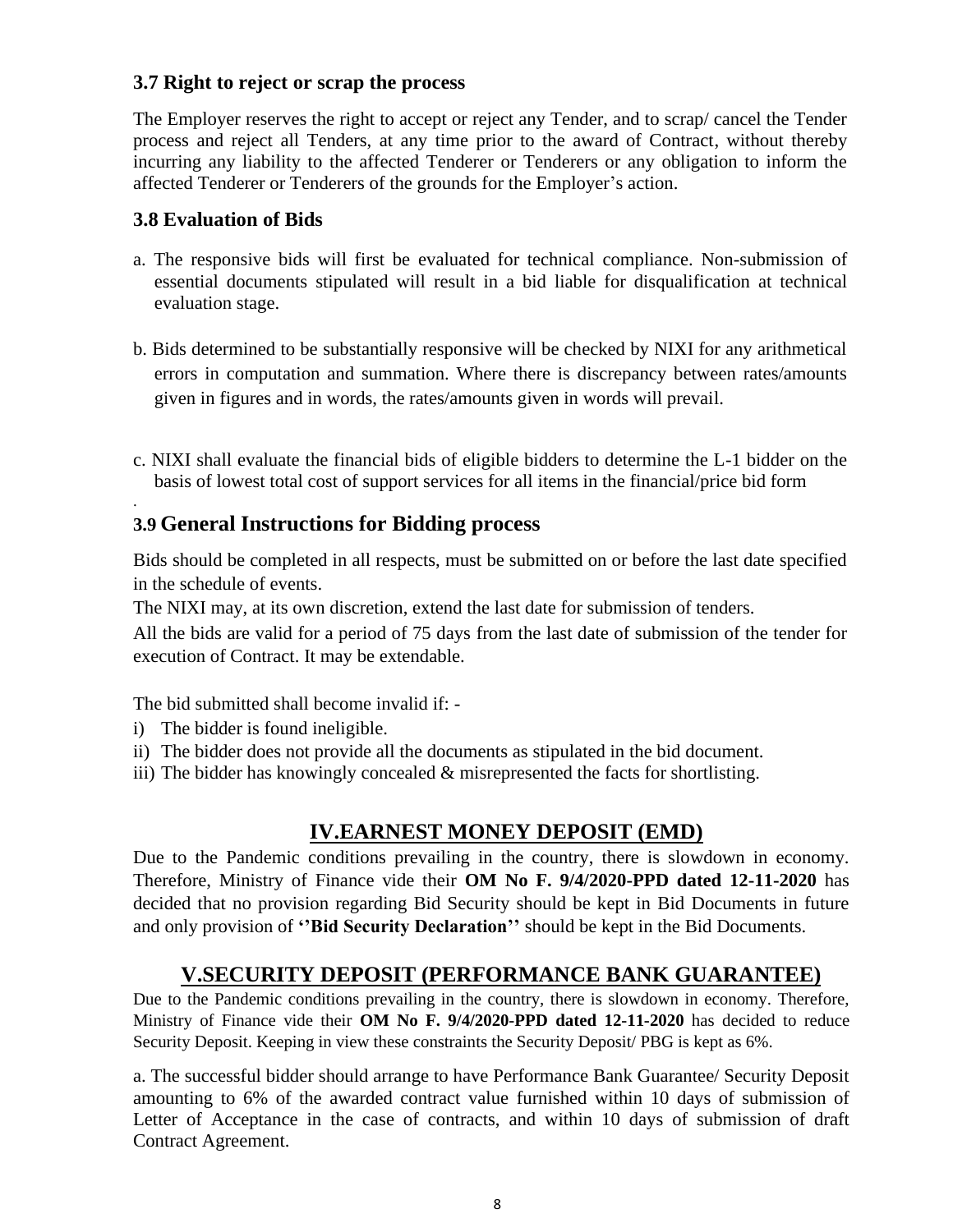b. The notification of award will constitute the formation of the Contract, subject only to the furnishing of a Performance Bank Guarantee/ Security Deposit in accordance with the provisions of this Clause.

c. Upon the furnishing by the successful Tenderer of the Security deposit, the Employer will promptly notify the other Tenderers that their Tenders have been unsuccessful.

d. Subject to any provision elsewhere in the contract regarding forfeiture or appropriation in full or part thereof, the Performance Bank Guarantee/ Security Deposit shall be released at the time of expiry / non-renewal / termination of the contract.

e. The Performance Bank Guarantee/ Security Deposit may be either in the form of Demand Draft in favour of NIXI, New Delhi, or as Bank Guarantee in the format at Form No. -V of this document.

f. In case Bank Guarantee is furnished as Performance Bank Guarantee/ Security Deposit, the same should be valid by more than sixty (60) days after the expiry of the contract including AMC.

g. In case Bank Guarantee is furnished as Performance Bank Guarantee/ Security Deposit, it should be sent to NIXI by the concerned Bank, and not by the bidder itself.

h. The Performance Bank Guarantee/ Security Deposit amount is interest free.

i. NIXI has the right to encash/ appropriate the whole amount of Performance Bank Guarantee/ Security Deposit in accordance with the contract conditions and also to deduct any amount due from the contractor at the time of the termination/expiry of the contract.

| Sr.            | <b>Minimum Eligibility Criteria</b>              | <b>Supporting Document</b>       |  |  |
|----------------|--------------------------------------------------|----------------------------------|--|--|
| No.            |                                                  |                                  |  |  |
| 1              | The Bidder should be a company registered under  | Photocopy of Certificate of      |  |  |
|                | Companies Act, 1956/2013 and in existence for at | incorporation                    |  |  |
|                | least 5 Years.                                   |                                  |  |  |
| $\overline{2}$ | The Bidder should have PAN & GSTIN               | <b>Self-Certified Copies</b>     |  |  |
| $\overline{3}$ | The Bidder should have a minimum average         | Self-Certified copies of the     |  |  |
|                | annual turnover of Rs. 1.0 crore during the last | audited Balance sheet and        |  |  |
|                | financial years from 2018-19 to 2020-2021        | profit & loss statement for the  |  |  |
|                | This must be individual company turnover and     | last 3 completed financial years |  |  |
|                | not that of any group of companies.              | $(2018-19, 2019-20, 2020-21*)$   |  |  |
|                |                                                  | with adequate section duly       |  |  |
|                |                                                  | marked & tagged.                 |  |  |
|                |                                                  | *Unaudited financial             |  |  |
|                |                                                  | statements with Self-            |  |  |
|                |                                                  | Declaration on company           |  |  |
|                |                                                  | letterhead for year 2020-21 also |  |  |
|                |                                                  | acceptable.                      |  |  |
|                |                                                  | 2018-19<br>2019-20<br>2020-21    |  |  |
| $\overline{4}$ | Turnover declaration in INR                      |                                  |  |  |
| 5              | Tier 3 Certification                             | Copy of Certificates             |  |  |
| 6              | The bidder has never have been                   | Self-Declaration/Declaration.    |  |  |

### **VI.ELIGIBILITY CRITERIA**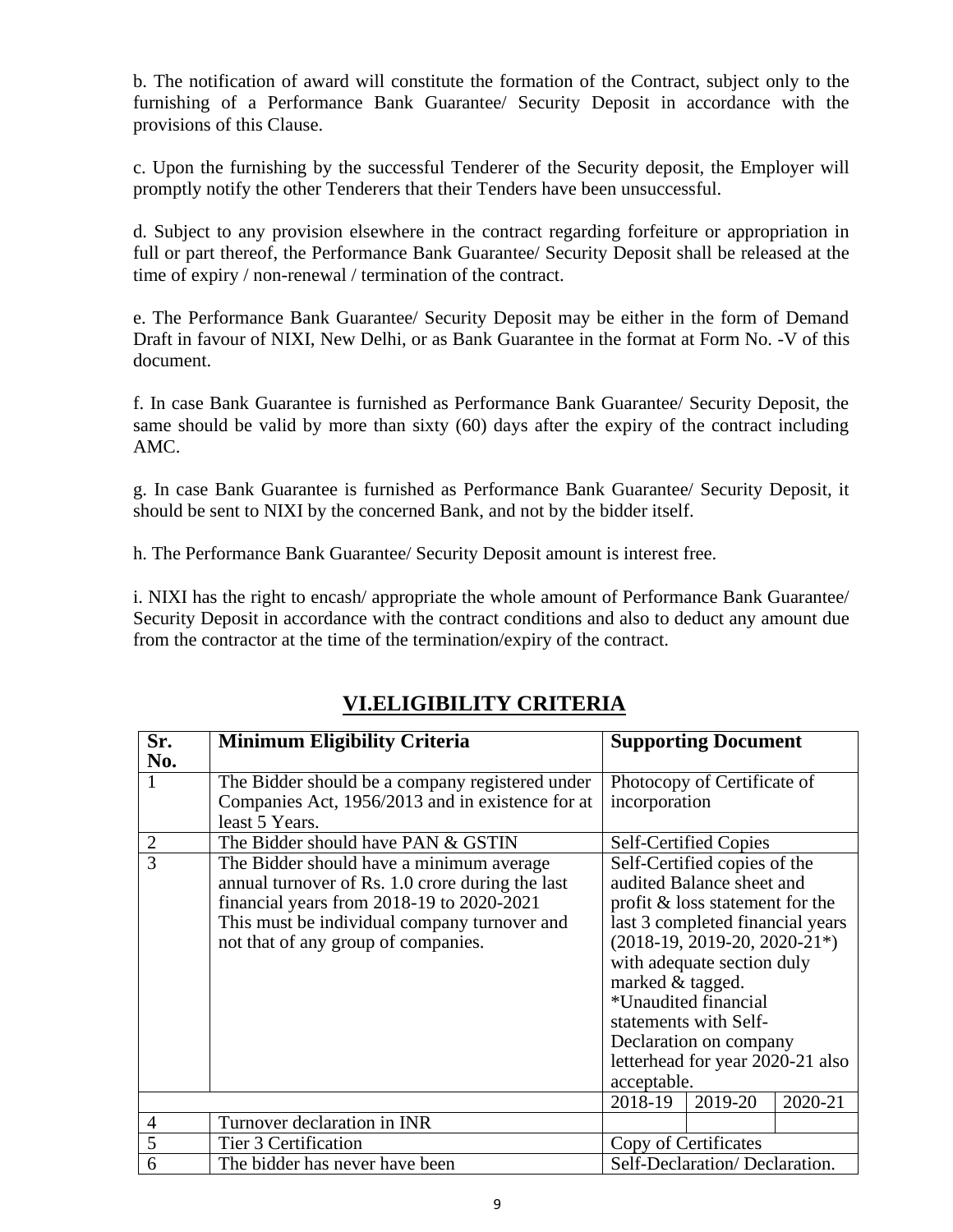| blacklisted/barred/disqualified by any       | If found blacklisted at the latest |
|----------------------------------------------|------------------------------------|
| regulator/statutory body or any PSU or any   | stage, he/they will removed        |
| Company/State Government/Central Government  | from panel forthwith.              |
| The Bidder must have site locations of data  | <b>Self-Certified Copies</b>       |
| centres anywhere in India except Maharashtra |                                    |
| with space for the term to operate.          |                                    |

**Note**: Please enclose the proof in support of the above failing, which the tender will not be considered and summarily rejected.

### **VII.AWARD OF WORK**

The work will be awarded to the empanelled company after obtaining the rate/price bid from all empanelled agencies at the time of Software development. It is further added that the work will be strictly awarded to the L1 Company out of the empanelled agencies. In case, it is found that L1 is unable/fails to perform, the next i.e. L2 will be offered the work after recording the reasons.

### **VIII.SIGNING OF AN AGREEMENT**

The agreement to be signed will cover the general conditions of the contact and scope of work, which is binding of the part of the successful Bidder. The agreement will be signed by both the parties (seller and buyer) on the stamp of paper of Rs 100/-

### **IX.PAYMENT TERMS**

The payment terms to the party for execution of afore said work will be made in the phased manner, which will be decided at the time of awarding of work. The details of these terms and conditions including the deadline for the completion of the work will be clearly mentioned in the Purchase Order to avoid any ambiguity arising thereon.

### **X.FORCE MAJEURE**

#### 1.**Definition:**

For the purposes of this Contract, **"Force Majeure"** means an event, which is beyond the reasonable control of a Party. It is neither foreseeable nor unavoidable, which has:

- a) Not brought about by or at the instance of the Party claiming to be affected by such events.
- b) Caused the non-performance or delay in performance.
- c) Makes a Party's performance of its obligations hereunder impossible or so impractical as reasonably to be considered impossible in the circumstance.
- d) Not involved the contractor's fault or negligence, either in its sovereign or contractual capacity.

**2.**Force Majeure shall include Acts of God, wars or revolutions, fires, floods, epidemics, quarantine restrictions and fright embargoes including war, riots, civil disorder, earthquake, fire, explosion, storm, flood or other extreme adverse weather conditions, strikes, lockouts or other industrial action.

**3.**Notwithstanding the provisions of clauses contained in this RFS document; the contractor shall not be liable to forfeit:

(a) Security deposit for delay and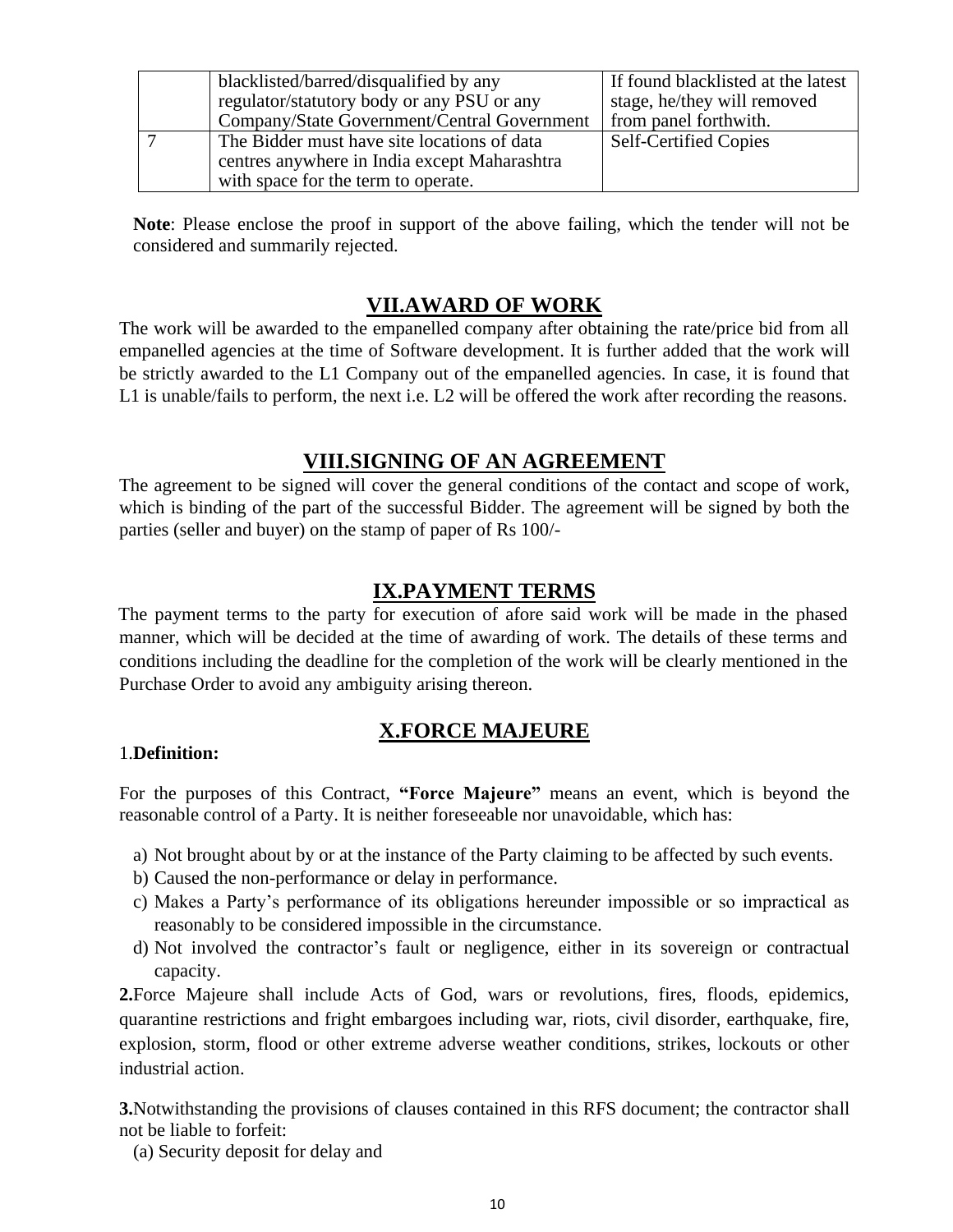(b) Termination of contract; if he is unable to fulfil his obligation under this contract due to Force Majeure conditions.

**4.**Whether a "Force majeure" situation exists or not, shall be decided by NIXI and its decision shall be final and binding on the contractor and all other concerned.

**5.**The party will be relieved of his obligations during the force majeure period. In the event that such force majeure extends beyond six months, the agreement will be terminated provided that it is not caused by the negligence or intentional action of a Party or by or of such Party's employee.

#### **6.No breach of Contract:**

The failure of a Party to fulfil any of its obligations hereunder shall not be considered to be a breach of, or default under this Contract in so far as such inability arises from an event of Force Majeure, provided that the Party affected by such an event has taken all reasonable precautions, due care and reasonable alternative measures, all with the objective of carrying out the terms and conditions of this Contract.

#### **7.Measures to be taken:**

The party affected by an event of Force Majeure shall continue to perform its obligations under the Contract as far as is reasonably practical, and shall take all reasonable measures to minimize the consequences of any event of Force Majeure.

**8.**The party affected by an event of Force Majeure shall notify the other Party of such event as soon as possible, and in any case not later than fourteen (14) days following the occurrence of such event, providing evidence of the nature and cause of such event, and shall similarly give written notice of the restoration of normal conditions as soon as possible.

**9.**Any period within which a Party shall, pursuant to this Contract, complete any action or task, shall be extended for a period equal to the time during which such Party was unable to perform such action as a result of Force Majeure.

**10.**During the period of their inability to perform the Services as a result of any event of Force Majeure, the Contractor, upon instructions by NIXI, shall either: i. Demobilize; or ii. Continue with the Services to the extent possible, in which case the Contractor shall continue to be paid proportionately and on pro rata basis, under the terms of this Contract.

**11.**In case of disagreement between the Parties as to the existence or extent of Force Majeure, the matter shall be settled according to Clause XII.

#### **XI.INTEGRITY PACT**

Of late, it has been realized the importance of Integrity Pact. as the vigilance tool in controlling corruption in public contracting and procurement. Therefore, they have issued the instructions to all public offices to insist the party for signing of Integrity pack, which will also be counter signed by the purchaser/buyer. The Integrity Pact will be signed after the award of work.

On May 18, 2009, Government issued Standard Operating Procedure spelling out all the details. The copy of the Integrity Pact is placed at Annexure IV. which shall be signed and stamped by the bidder as well as NIXI.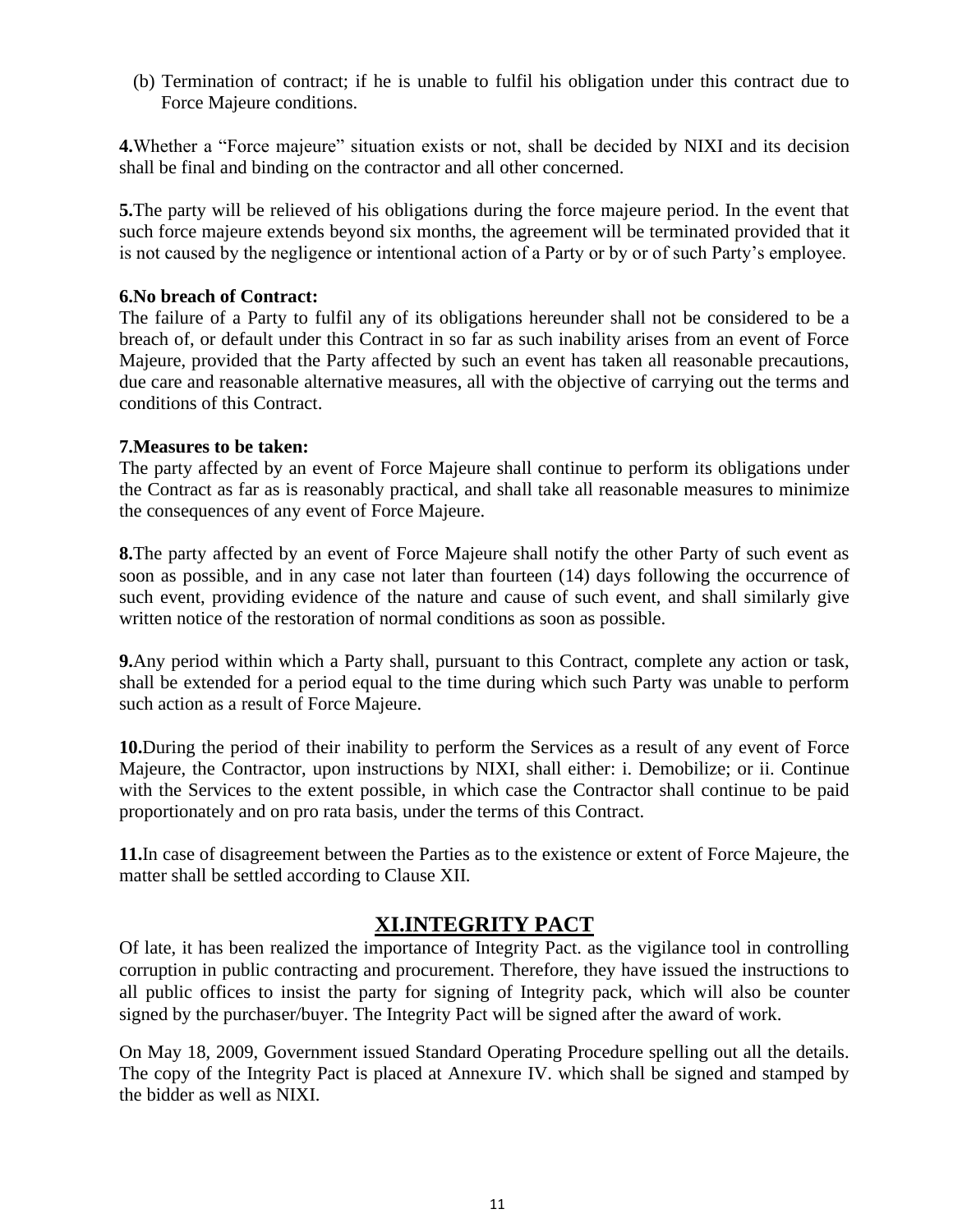### **XII.SETTLEMENT OF DISPUTES**

NIXI has always believed that disputes arising shall be mutually resolved so as to maintain harmonious relationship with the party. However, in case of any dispute, which is not resolved shall be referred to arbitrator for the settlement who will be appointed by CEO, NIXI.

#### **12.1 Amicable Settlement:**

In case dispute arises between the parties regarding any matter under the contract, either Party of the contract may send a written Notice of Dispute to the other party. The Party receiving the Notice of Dispute will consider the Notice and respond to it in writing within 30 days after receipt. If that party fails to respond within 30 days, or the dispute cannot be amicably settled within 60 days following the response of that party, Clause GC 3.21.2 shall become applicable.

#### **12.2 Arbitration:**

In the case of dispute arising upon or in relation to or in connection with the contract between NIXI and the Contractor, which has not been settled amicably, any party can refer the dispute for Arbitration under the Arbitration and Conciliation Act 1996.

- i. Arbitration proceedings shall be held in New Delhi and the language of the arbitration proceedings and that of all documents and communications between the parties shall be English.
- ii. The decision of the arbitrator(s) shall be final and binding upon both parties.
- iii.The expenses of the arbitrator(s) as determined by the arbitrator(s) shall be shared equally by NIXI and the Contractor. However, the expenses incurred by each party in connection with the preparation & presentation of their cases shall be borne by the party itself.
- iv. All arbitration awards shall be in writing and shall state the reasons for the award.

#### **12.3 Jurisdiction of Courts etc.:**

The courts/any other Tribunal or Forum in New Delhi alone shall have exclusive jurisdiction with regard to any matter/dispute relating to or arising out this contract.

- The Purchaser and the Bidder shall make every effort to resolve amicably by direct informal negotiations, any disagreement or disputes, arising between them under or in connection with the Contract.
- In case of dispute between the purchaser and bidder, the dispute may be resolved through arbitration process as per the Arbitration & Reconciliation Act 1996 with its seat at New Delhi.

### **XIII.CHANGE MANAGEMENT**

The selected agency shall give prior intimation at least two weeks before changing their workforce personnel's and other resources during the course of an on-going assignment. It is further added that an agency shall ensure that there is proper knowledge transfer as well as handing over of necessary resources to avoid any kind of dislocation of work.

### **XIV.LIQUIDATED DAMAGES**

In the event of failure to deliver/dispatch the equipment/stores within the stipulated date/period in accordance with the terms and conditions and the specifications mentioned in the supply order and in the event of breach of any of the terms and conditions mentioned in the supply order, NIXI, shall be entitled at its option to enforce the following:

a) To recover from the successful Bidder as agreed Liquidated Damages, a sum not less than 0.5%(Half Percent) of the price of any stores which the successful Bidder has not been able to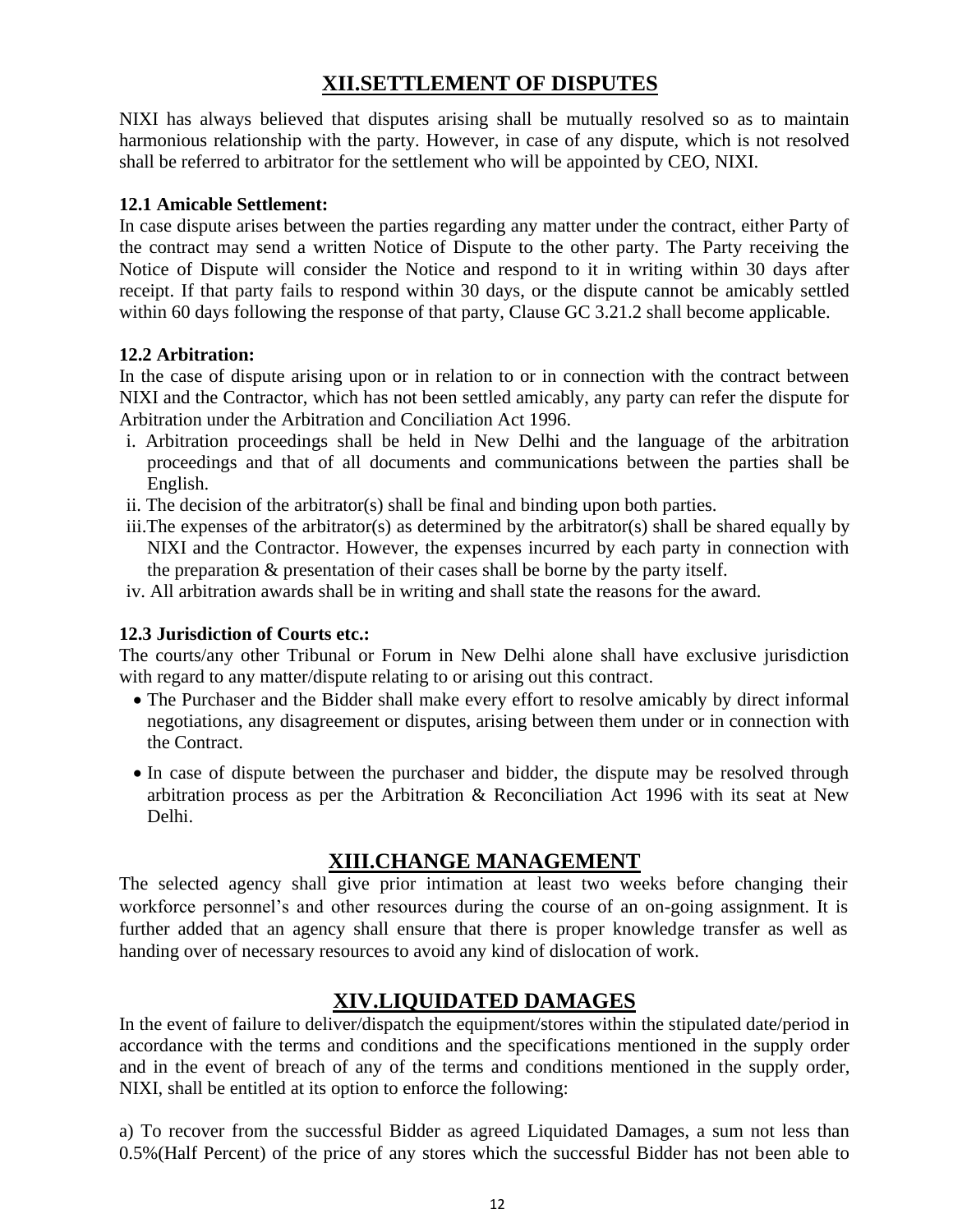supply as aforesaid for each week or part of a week during which the delivery of such stores may be in arrears limited to 10% (TEN Percent). Where felt necessary the limit of 10% can be increased to 15% at the discretion of Head of the Materials Management Division.

b) To cancel the supply order or a portion thereof, and if so desired to purchase the stores at the risk and expenses of the defaulting supplier and also/or

c) To purchase elsewhere after notice to the successful Bidder on the account and at the risk of the defaulting supplier, the equipment/stores not supplied or others of similar description without cancelling the supply order in respect of the consignment not yet due for supply/or

d) Whenever under this contract any sum of money is recoverable from and payable by the supplier, NIXI shall be entitled to recover such sum by appropriating in part or in whole by deducting any sum or which at any time thereafter may become due to the successful Bidder in this or any other contracts. Should this sum be not sufficient to recover the full amount recoverable, the successful Bidder shall pay on demand to NIXI the balance amount. The supplier shall not be entitled to any gain on any such purchase.

e) To extend the period of delivery with or without Liquidated Damages as may be considered fit and proper. The Liquidated Damages, if imposed, shall not be more than the agreed Liquidated Damages referred to in Clause XV (a) above, except in case of Force Majeure condition.

f) To forfeit the Security Deposit/ PBG fully or in part.

### **XV.DELIVERY, INSTALLATION & COMMISSIONING**

The vendor should agree to deliver the equipment and install and commission all the equipment at the specific location identified by NIXI at the respective POP locations. NIXI shall reject the component/equipment supplied if it does not comply with the specifications or does not function properly after installation. The contractor shall replace the non-functioning or defective equipment or its spares immediately and ensure proper functioning of all equipment.

### **XVI.LAST DATE FOR RESPONSE OF SUBMISSION OF BID**

The bidding agencies are advised to carefully go through each clause of Expression of Interest (EOI) before submitting their proposal in response to this EOI Notice.

The last date for submission of receiving response is  $06<sup>th</sup>$  September 2021, 05:00 PM. Any response received after the above deadline will be rejected.

In case of any clarification to be sort from NIXI shall be addressed to CEO of NIXI preferably through email. However, if the clarification is sort through post shall be sent at the following address.

#### **National Internet Exchange of India(NIXI) 9th Floor, B-Wing, Statesman House, 148, Barakhamba Road, New Delhi-110 001 Phone: +91-11-48202000 Email:** [nixi@nixi.in](mailto:nixi@nixi.in)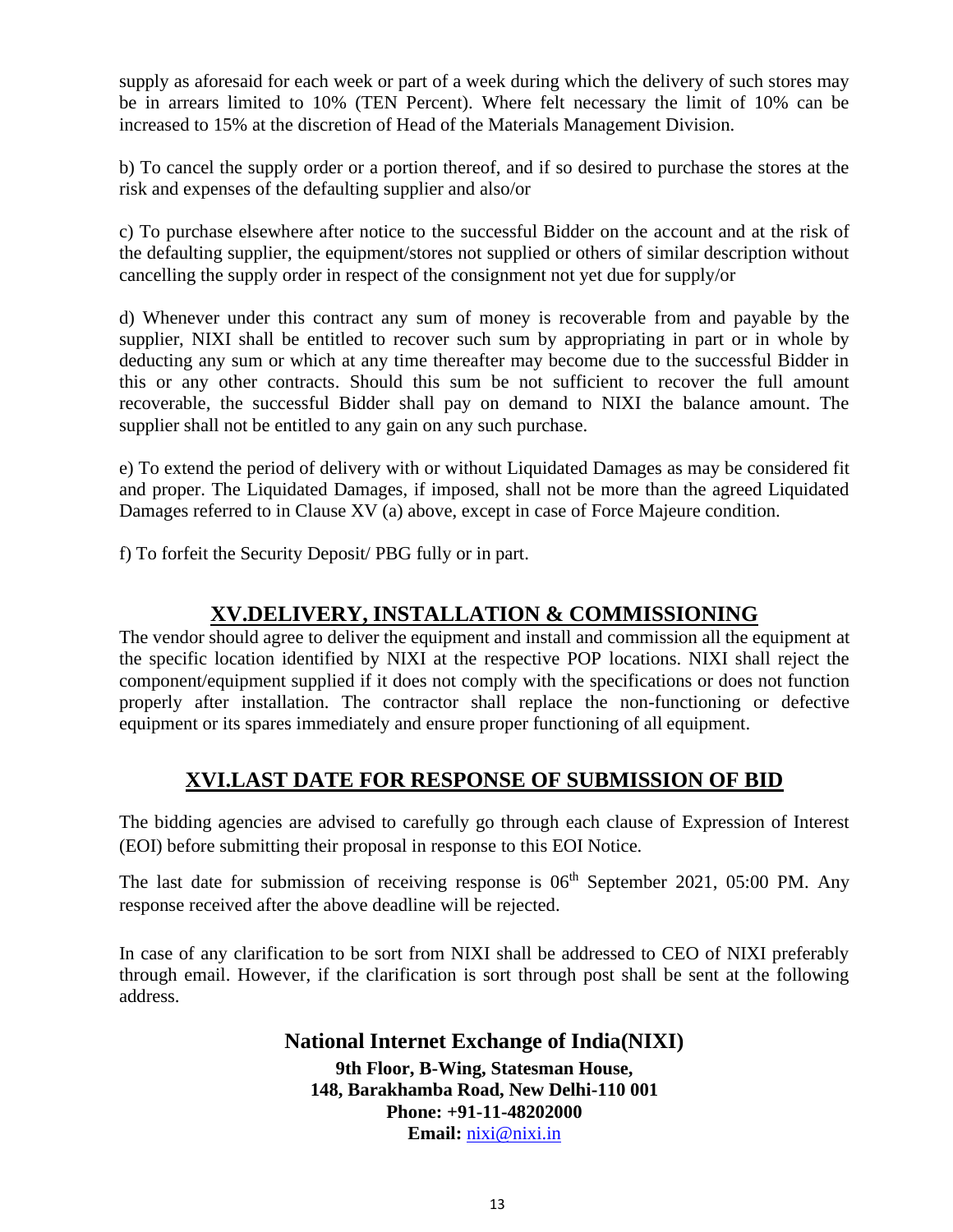### **XVII.DOCUMENTS REQUIRED TO BE SUBMITTED WITH BID**

- a. The bidder shall ensure that the documents to be submitted as per the EOI document must be enclosed. In case the desired document/s are not enclosed with the proposal will be rejected.
- b. The bidder shall carefully go through the tender document and ensure that all document and ensure that all documents are enclosed otherwise their bid will be rejected.
- c. The documents enclosed shall be listed in the prescribed format of checklist (Annexure VIII).

### **XVIII.GENERAL CONDITIONS OF TENDER**

Following are the general terms & conditions are for this tender. The bidder/OEM should provide necessary documentary evidence of compliance as follows. Failure to do so for any of the Criteria mentioned below shall result in disqualification of the Bidder.

- 1. The Bidder should be public or private limited company registered / incorporated under The Companies Act, 1956.
- 2.The bidder should have not blacklisted by any Government (Central/State) Department/Undertaking or PSU. A declaration of Non-Blacklisting will be submitted by bidder.
- 3.The bidder should have TAC (Technical Assistance Centre) or Call Centre for all level of support for 24X7 support.
- 4.Bids should be submitted in physical form in sealed envelope at NIXI office.

5.NIXI can reject any bid any time without giving any reasons.

- 6.Any Political/bureaucratic/commercial pressure (directly/indirectly) will amount to disqualification of bid.
- 7.Court jurisdiction will be Delhi/NCR in case dispute required to be settled in Court
- 8.The bidder shall have excellent experience in execution of work as described in Clause 2.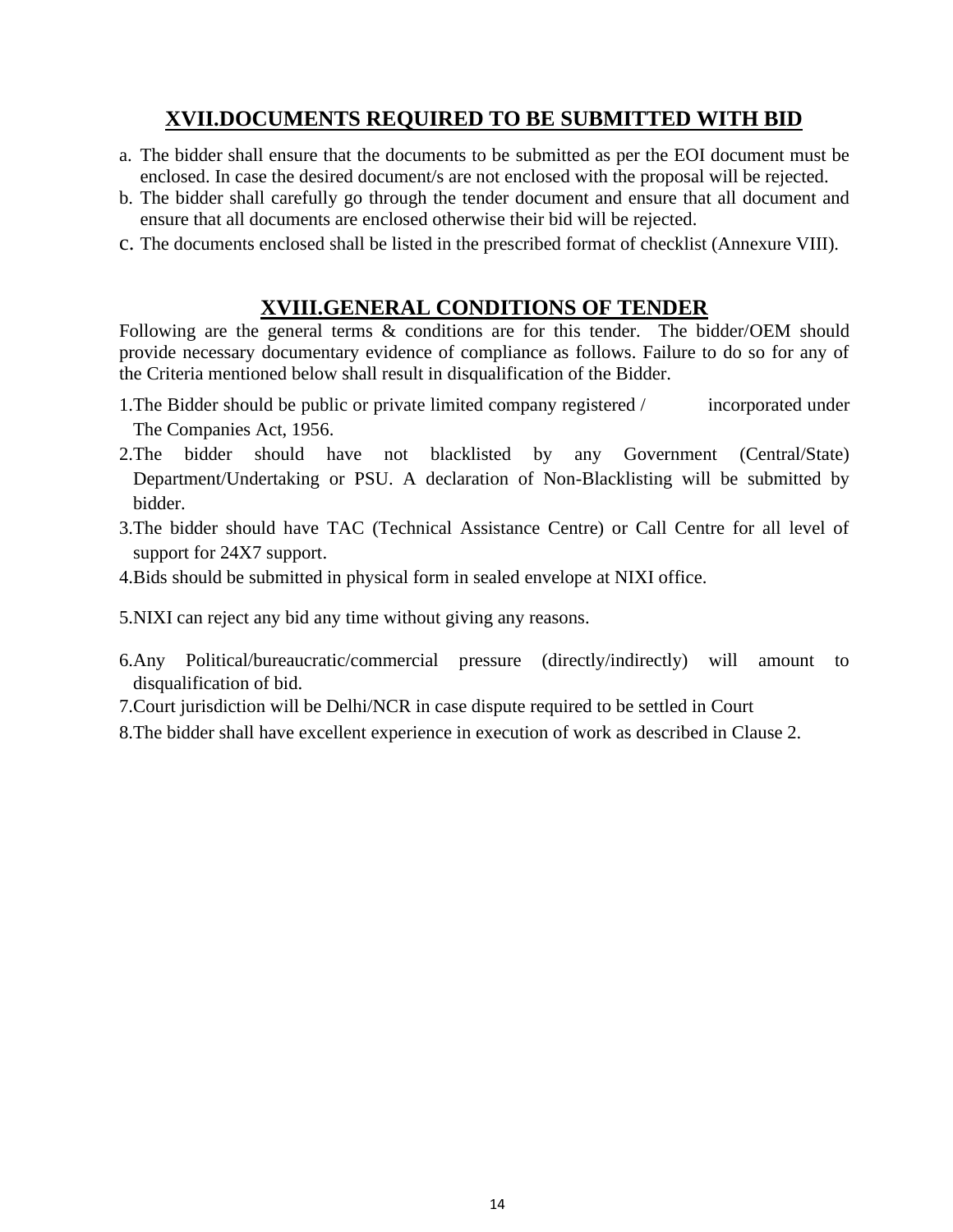### **Financial / Price Bid**

### **Schedule of Rates as per the Scope of Work**

| SI.<br>No.         | <b>PARTICULARS</b>                         |              | <b>Total</b><br><b>Price</b><br>(in<br>INR)<br>w/o Tax | Final<br>Price (in<br>INR)<br>with Tax |  |
|--------------------|--------------------------------------------|--------------|--------------------------------------------------------|----------------------------------------|--|
|                    | <b>NIXI Servers (VM Type)</b>              |              |                                                        |                                        |  |
| 1 a.               | <b>Web Server</b>                          |              |                                                        |                                        |  |
|                    |                                            | $\mathbf{1}$ |                                                        |                                        |  |
| 1 b.               | <b>DB</b> Server1                          | $\mathbf{1}$ |                                                        |                                        |  |
| 1 c.               | Whois.irinn.in                             | 1            |                                                        |                                        |  |
|                    | $SUB - TOTAL$ :                            |              |                                                        |                                        |  |
| 2.                 | <b>Security Component</b>                  |              |                                                        |                                        |  |
| 3.                 | <b>24x7 Fully Managed Hosting Services</b> |              |                                                        |                                        |  |
| 4.                 | <b>RDBMS Software</b>                      | $\mathbf{1}$ |                                                        |                                        |  |
| 5.                 | <b>Network Connectivity</b>                |              |                                                        |                                        |  |
| <b>GRAND TOTAL</b> |                                            |              |                                                        |                                        |  |

**[Note:**

- **1. Please see Clause II (Scope) for the details.**
- **2. All Pricesshould be inclusive of implementation and deployment. Any third-party product or services needed to make the solution operational should be provided at NO-COST by the bidder.]**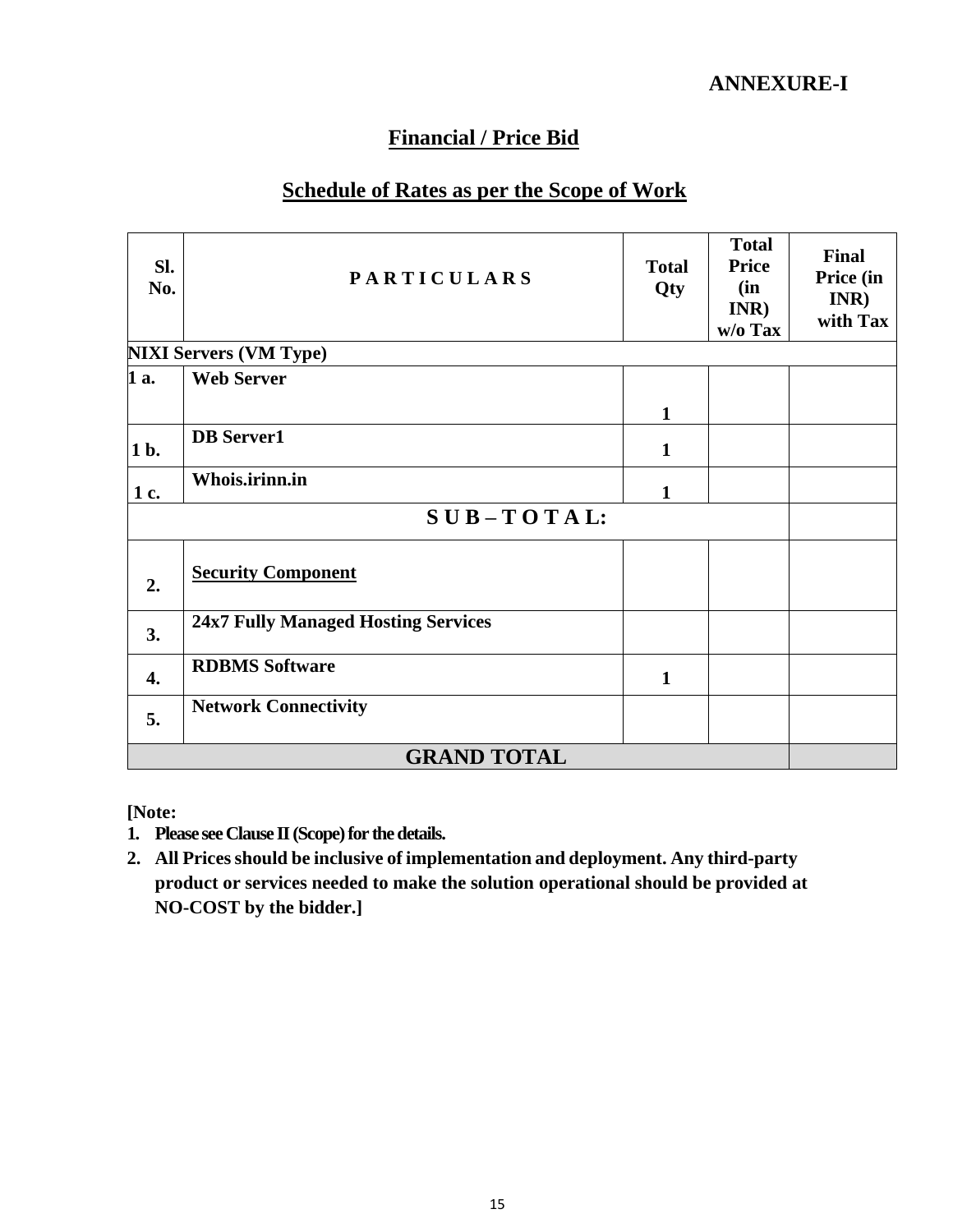## **PARTICULARS OF KEY PERSONNEL**

## **Key Personnel**

| <b>SI. No.</b> | <b>Role of Key Personnel for</b><br>assignment | <b>Name</b> | <b>Education</b><br>Qualification | Length of relevant<br><b>Professional</b><br><b>Experience</b> | No. of Eligible<br><b>Assignments</b> |
|----------------|------------------------------------------------|-------------|-----------------------------------|----------------------------------------------------------------|---------------------------------------|
|                |                                                |             |                                   |                                                                |                                       |
|                |                                                |             |                                   |                                                                |                                       |
|                |                                                |             |                                   |                                                                |                                       |
|                |                                                |             |                                   |                                                                |                                       |

Place: ……………………………………. ……………………………………………..

Signature of the Bidder Full Name of the Bidder:

……………………………………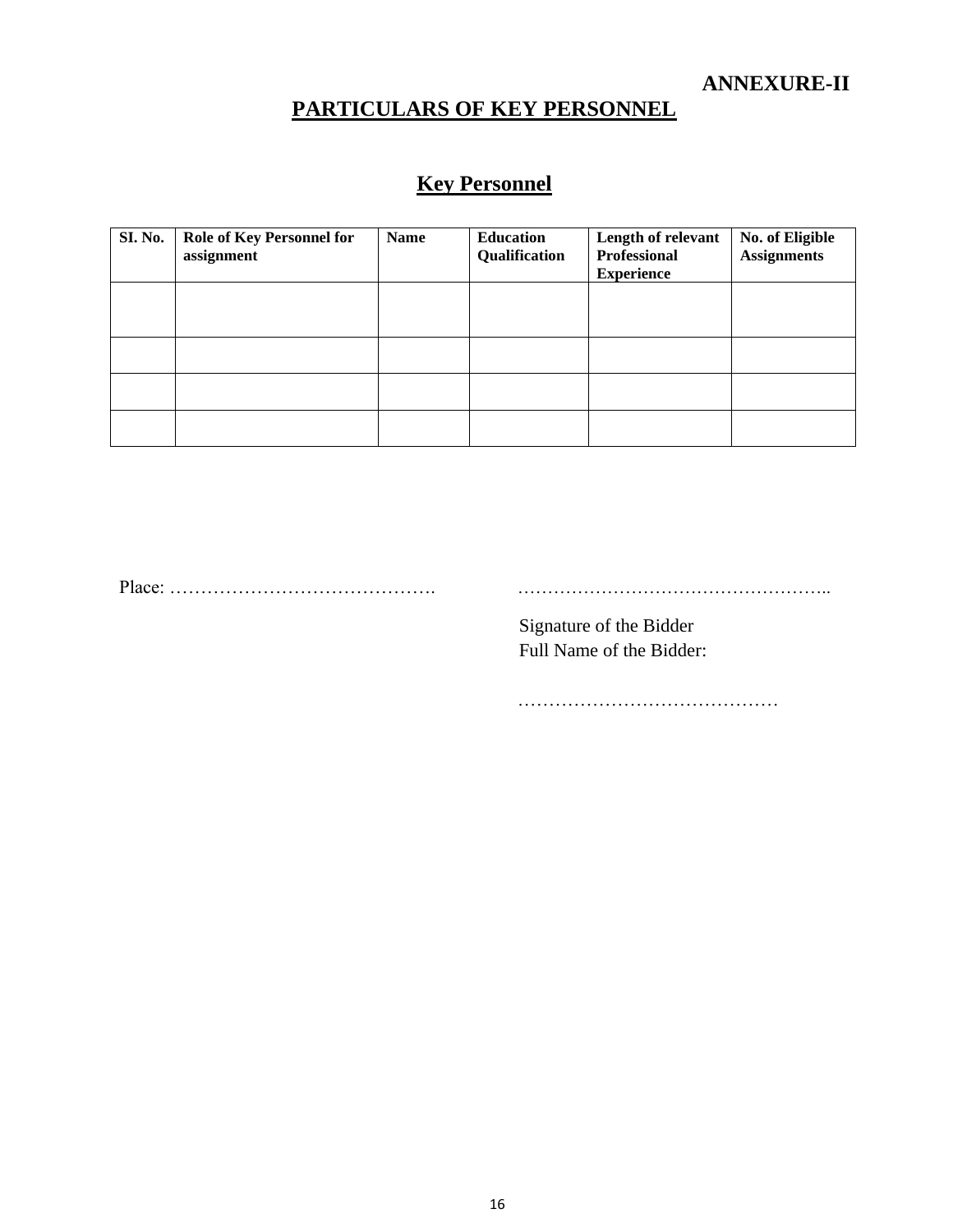### **ANNEXURE-III**

### **BID SECURITY DECLARATION**

**Date: \_\_\_\_\_\_\_\_\_\_\_**

**Tender No. \_\_\_\_\_\_\_\_\_**

To (insert complete name and address of the purchaser)

------------------ ------------------

I/We. The undersigned, declare that: 7We understand that, according to your conditions, a Bid Securing Declaration must support bids.

l/We accept that /We may be disqualified from bidding tor any contract with you for a period of one year from the date of notification if I am /We are in a breach of any obligation under the bid conditions, because /We

**a) have withdrawn/modified/amended, impairs or derogates from the tender, my/our Bid during the period of bid validity specified in the form of Bid; or** 

**b) Having been notified of the acceptance of our Bid by the purchaser during the period of bid validity**

**(i) Fail or reuse to execute the contract, if required, or** 

**(ii) Fail or refuse to furnish the Performance Security, in accordance with the Instructions to Bidders.** 

I/we understand this Bid Securing Declaration shall cease to be valid if I am/we are not the successful Bidder, upon the earlier of

**(i) The receipt of your notification of the name of the successful Bidder; or** 

**(ii) thirty days after the expiration of the validity of my/our Bid.** 

**Signed:**

**Name**: **Capacity:** On behalf of (insert complete name of Bidder) **Dated on----------------------- day of--------------------** (insert date of signing)

#### **Corporate Seal (where appropriate)**

(Note: In case of a Joint Venture, the Bid Securing Declaration must be in the name of all partners to the Joint Venture that submits the bid)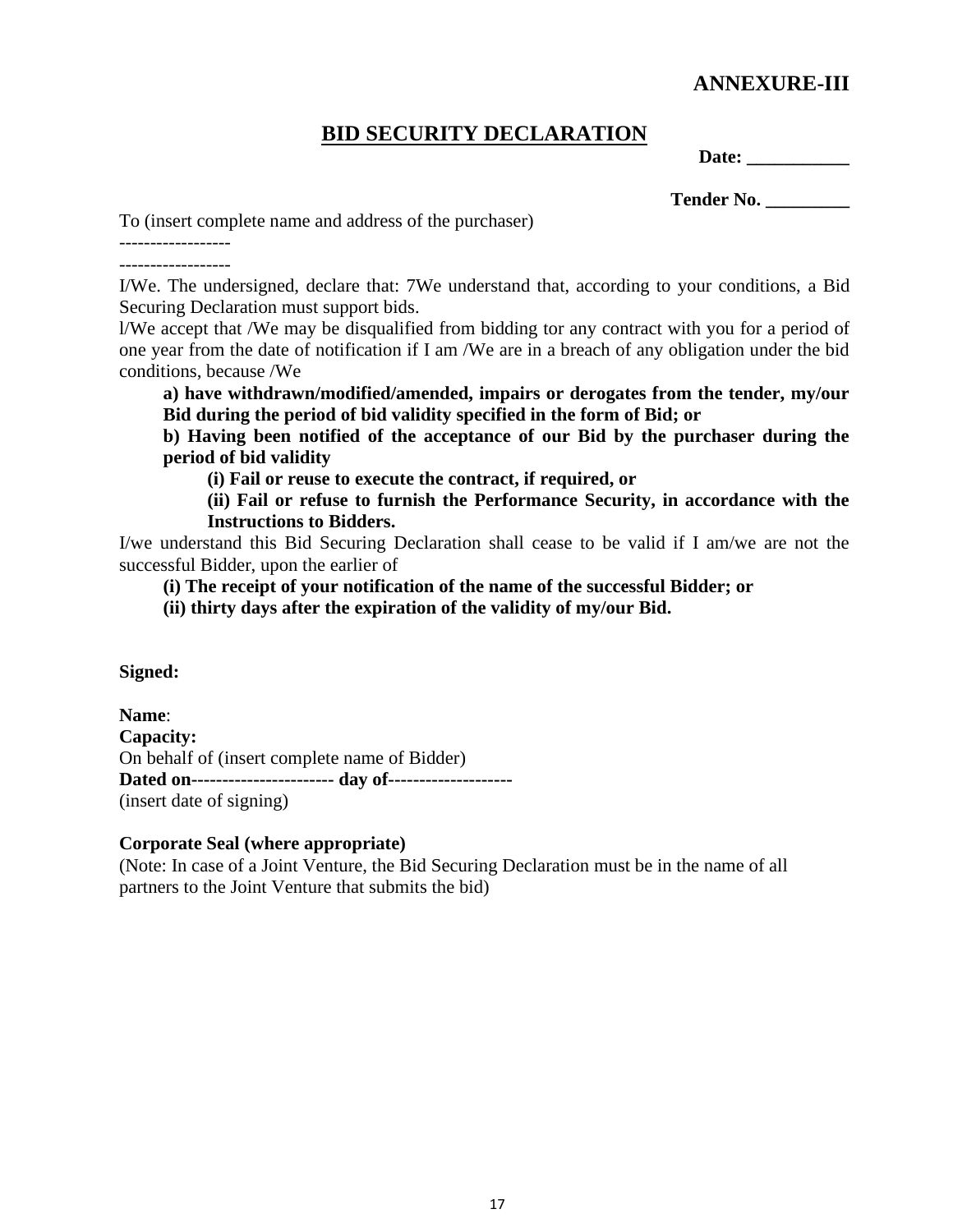### **INTEGRITY PACT**

(**To be executed on plain paper and submitted along with technical bid/tender documents. To be signed by the bidder and NIXI.)**

National Internet Exchange of India (NIXI) hereinafter referred to as "The Principal".

AND

hereinafter referred to as "The

Bidder/Contractor"

#### PREAMBLE

The Principal intends to award, under laid down organizational procedures, contract/s for The Principal values full compliance with all relevant laws of the land, rules, regulations, economic use of and of fairness/transparency in its relations with its Bidder(s) and/or Contractor(s).

In order to achieve these goals, the Principal will appoint an Independent External Monitor (IEM), who will monitor the tender process and the execution of the contract for compliance with the principles mentioned above.

#### **Action 1 – Commitments of the Principal**.

- 1. The Principal commits itself to take all measures necessary to prevent corruption and to observe the following principles:
	- a) No employee of the Principal, personally or through family members, will in connection with the tender for, or the execution of a contract, demand, take a promise for or accept, for self or third person, any material or immaterial benefit which the personal is not legally entitled.
	- b) The Principal will during the tender process treat all Bidder(s) with equity and reason. The Principal will in particular, before and during the tender process, provide to all Bidder(s) the same information and will not provide to any Bidder(s) confidential/additional information through which the Bidder(s) could obtain an advantage in relation to the process or the contract execution.
	- c) The Principal will exclude from the process all known prejudiced persons.
- 2. If the Principal obtains information on the conduct of any of its employees which is a criminal offence under the IPC/PC Act, or if there be a substantive suspicion in this regard, the Principal will inform the Chief Vigilance Officer and in addition can initiate disciplinary actions.

#### **Section 2 – Commitments of the Bidder(s)/Contractor(s)**

1. The Bidder(s)/Contractor(s) commit himself to take all measures necessary to prevent corruption. He commits himself to observe the following principles during his participation in the tender process and during the contract execution.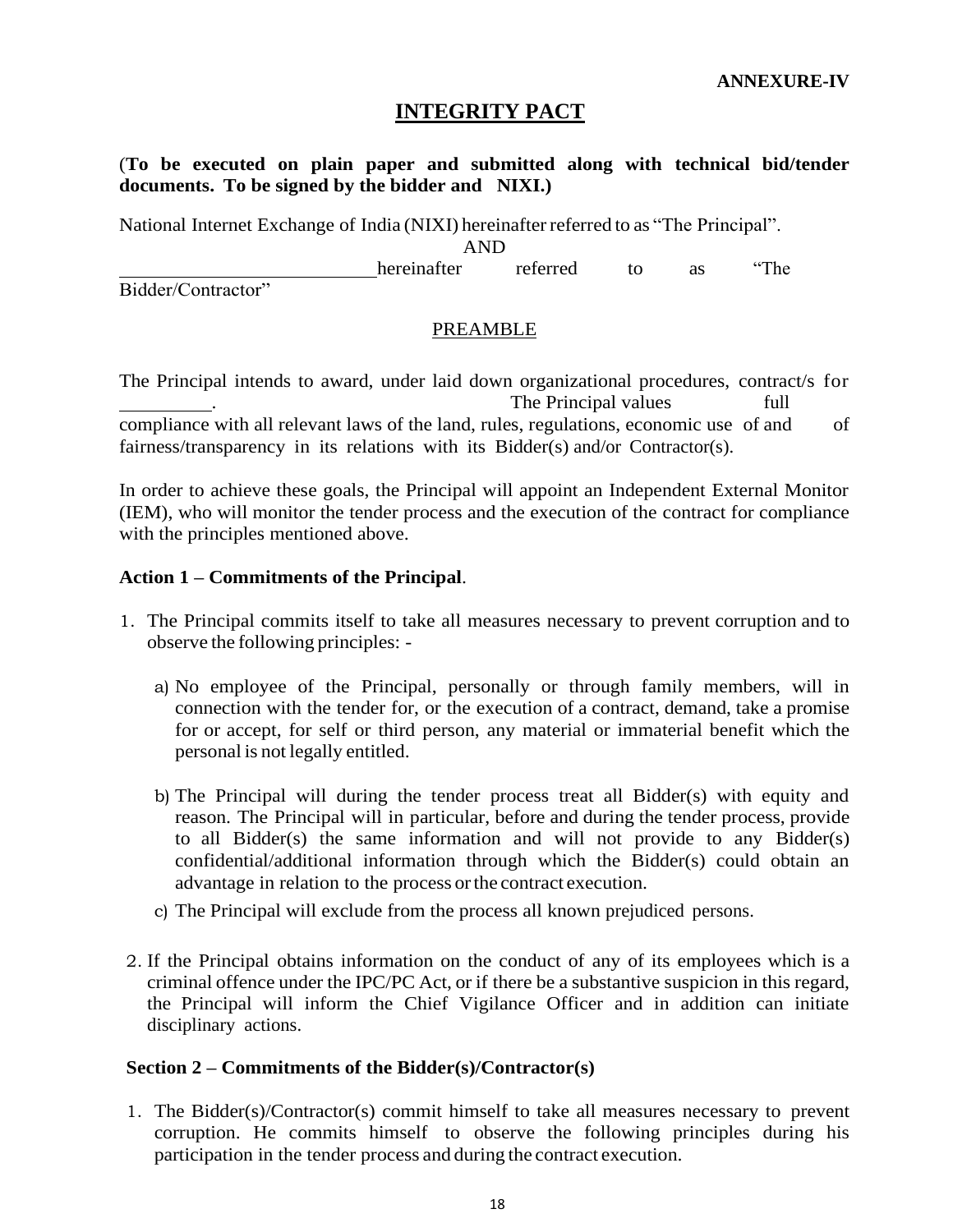- a. The Bidder(s)/contractor(s) will not, directly or through any other persons or firm, offer promise or give to any of the Principal's employees involved in the tender process or the execution of the contract or to any third person any material or other benefit which he/she is not legally entitled to, in order to obtain in exchange any advantage or during the execution of the contract.
- b. The Bidder(s)/Contractor(s) will not enter with other Bidders into any undisclosed agreement or understanding, whether formal or informal. This applies in particular to prices, specifications, certifications, subsidiary contracts, submission or nonsubmission of bids or any other actions to restrict competitiveness or to introduce cartelization in the bidding process.
- c. The Bidder(s)/Contractor(s) will not commit any offence under the relevant IPC/PC Act; further the Bidder(s)/Contractors will not use improperly, for purposes of competition or personal gain, or pass on to others, any information or documents provided by the Principal as part of the business relationship, regarding plans, technical proposals and business details, including information contained or transmittedelectronically.
- d. The Bidder(s)/Contractor(s) of foreign origin shall disclose the name and address of the Agents/representatives in India, if any. Similarly, the bidder(s)/contractor(s) of Indian Nationality shall furnish the name and address of the foreign principals, if any. All the payments made to the India agent/representative have to be in Indian Rupees only.
- e. The Bidder(s)/Contractor(s) will, when presenting his bid, disclose any and all payments he has made, is committed to or intends to make to agents, brokers or any other intermediaries in connection with the award of the contract.
- f. The Bidder(s)/Contractor (s) who have signed the Integrity Pact shall not approach the courts while representing the matter to IEMs and shall wait for their decision on the matter.
- 2. The Bidder(s)/Contractor(s) will not instigate third persons to commit offences outlined above or be an accessory to such offences.

#### **Section 3: Disqualification from tender process and exclusion from futurecontract**

If the Bidder(s)/Contractor(s), before award or during execution has committed a transgression through a violation of Section 2 above or in any other form such as to put his reliability or credibility in question, the Principal is entitled to disqualify the Bidder(s)/Contractor(s) from the tender process or to terminate the contract, if already signed, for suchreasons.

#### **Section 4: Compensation for Damages**

1. If the Principal has disqualified the Bidder(s) from the tender process prior to the award according to Section 3, the Principal is entitled to demand and recover the damages equivalent toEarnest MoneyDeposit/BidSecurity.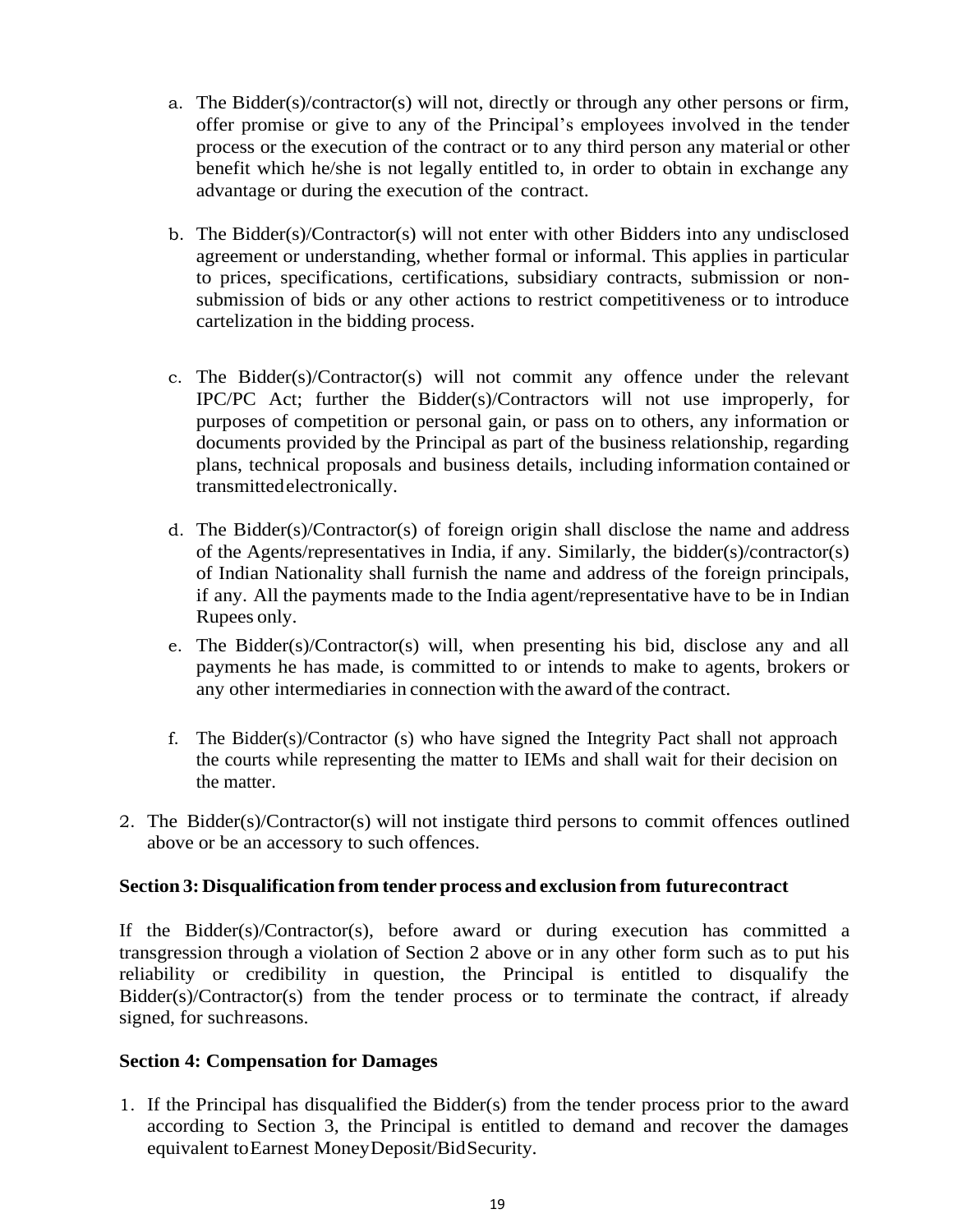2. If the Principal has terminated the contract according to Section3, or if the Principal is entitled to terminate the contractaccording to Section3, The Principal shall be entitled to demand and recover from the Contractor liquidated damages of the Contract value or the amount equivalent to Performance Bank Guarantee.

#### **Section 5: Previous Transgression**

- 1. The Bidder declares that no previous transgressions occurred in the last three years with any other company in any country conforming to the TII's anti-corruption approach or with any other public sector enterprise in India that could justify his exclusion from the tender process.
- 2. If the bidder makes incorrect statement on this subject, he can be disqualified from the tender process and appropriate action can be taken including termination of the contract, if already awarded, for suchreason.

#### **Section 6: Equal treatment of all Bidders / Contractors / Sub -contractors**.

- 1. In case of sub –contracting, the Principal Contractor shall take the responsibility of adoption of Integrity Pact by the Sub – Contractor.
- 2. The Principal will enter into agreements with the identical conditions as this one with all bidders andContractors.
- 3. The Principal will disqualify from the tender process all bidders who do not sign this Pact or violate its provisions.

#### **Section 7: Criminal charges against violation Bidder(s) / Contractor(s) / Subcontractors(s)**.

If the Principal obtains knowledge of conduct of a Bidder(s)/ Contractor(s) which constitutes corruption, or if the Principal has substantive suspicion in this regard, the Principal will inform the same to the Chief Vigilance Officer.

#### **Section 8: Independent External Monitor/Monitors**

- 1. The Principal appoints competent and credible Independent External Monitor for this Pact after approval of Central Vigilance Commission. The task of the Monitor is to review independently and objectively, whether and to what extent the parties comply with the obligations under this agreement.
- 2. The Monitor is not subject to instructions by the representatives of the parties and performs his functions neutrally and independently. The Monitor will have access to all contract documents, whenever required. It will be obligatory for him to treat the information and documents of bidders /contractors as confidential. He reports to the Chief Executive Officer, NIXI.
- 3. The Bidder(s)/Contractor(s) accepts that the Monitor has the right to access without restriction to all project documentation of the Principal including that provided by the Contractor. The Contractor will also grant the Monitor, upon his request and demonstration of a valid interest, unrestricted and unconditional access to his project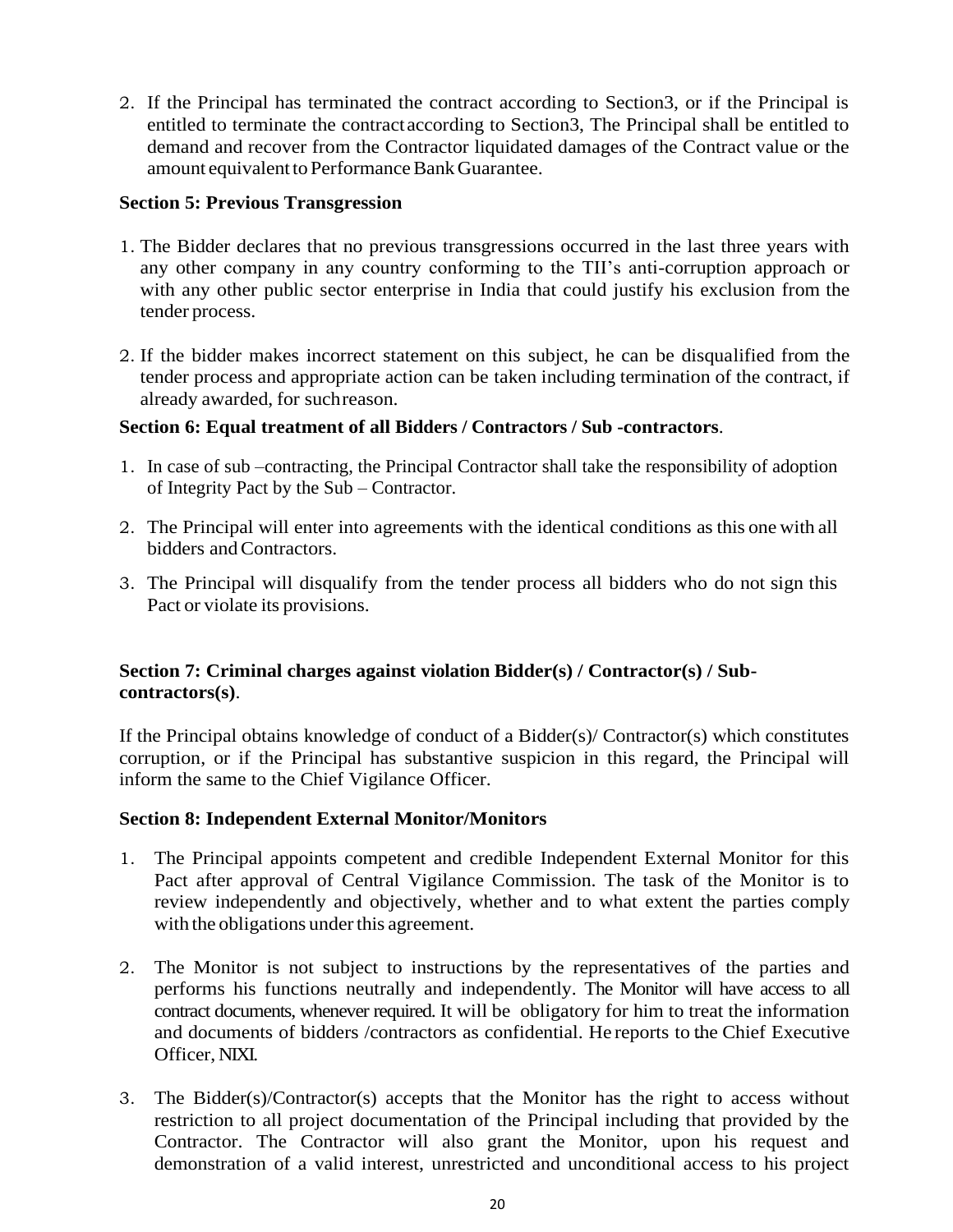documentation. The same is applicable to Subcontractors.

- 4. The Monitor is under contractual obligation to treat the information and documents of the Bidder(s)/Contractor(s)/Subcontractor(s) with confidentiality. The Monitor has also signed declarations on "Non – Disclosure of Confidential Information" and of "Absence of Conflict of Interest" In case of any conflict of interest arising at a later date, the IEM shall inform Chief Executive Officer, NIXI. and recuse himself/herself from the case.
- 5. The Principal will provide to the Monitor sufficient information about all meetings among the parties related to the Project provided such meetings could have an impact on the contractual relations between the Principal and the Contractor. The parties offer to the Monitor the option to participate in such meetings.
- 6. As soon as the Monitor notices, or believes to notice, a violation of this agreement, he will so inform the Management of the Principal and request the Management to discontinue or take corrective action, or to take other relevant action. The monitor can in this regard submit non-binding recommendations. Beyond this, the Monitor has no right to demand from the parties that they act in a specific manner, refrain from action or tolerate action.
- 7. The Monitor will submit a written report to the Chief Executive Officer, NIXI within 8 to 10 weeks from the date of reference or intimation to him by the Principal and, should the occasion arise, submit proposals for correcting problematic situations.
- 8. Monitor shall be entitled to compensation on the same terms as being extended to/provided to Independent Directors on BFL Board.
- 9. If the Monitor has reported to the Chief Executive Officer, NIXI, a substantiated suspicion of an offence under relevant IPC/PC Act, and the Chief Executive Officer, NIXI has not, within the reasonable time taken visible action to proceed against such offence or reported it to the Chief Vigilance Officer, the Monitor may also transmit this information directly to the Central Vigilance Commissioner.
- 10. The word "Monitor" word include both singular and plural.

#### **Section 10 : Pact Duration**

This pact begins when both parties have legally signed it. It expires for the Contractor 12 months after the last payment under the contract, and for all other Bidder 6 months after the contract has been awarded.

If any claim is made/lodged during this time, the same shall be binding and continue to be valid despite the lapse of this pact as specified above, unless it is discharged/determined by Chief Executive Officer, NIXI.

#### **Section 11 : Other Provisions**

• This agreement is subject to Indian Law. Place of performance and jurisdiction is the registered office of the Principal i.e.

**9th Floor, B-Wing, Statesman House, 148, Barakhamba Road, New Delhi-110 001 India**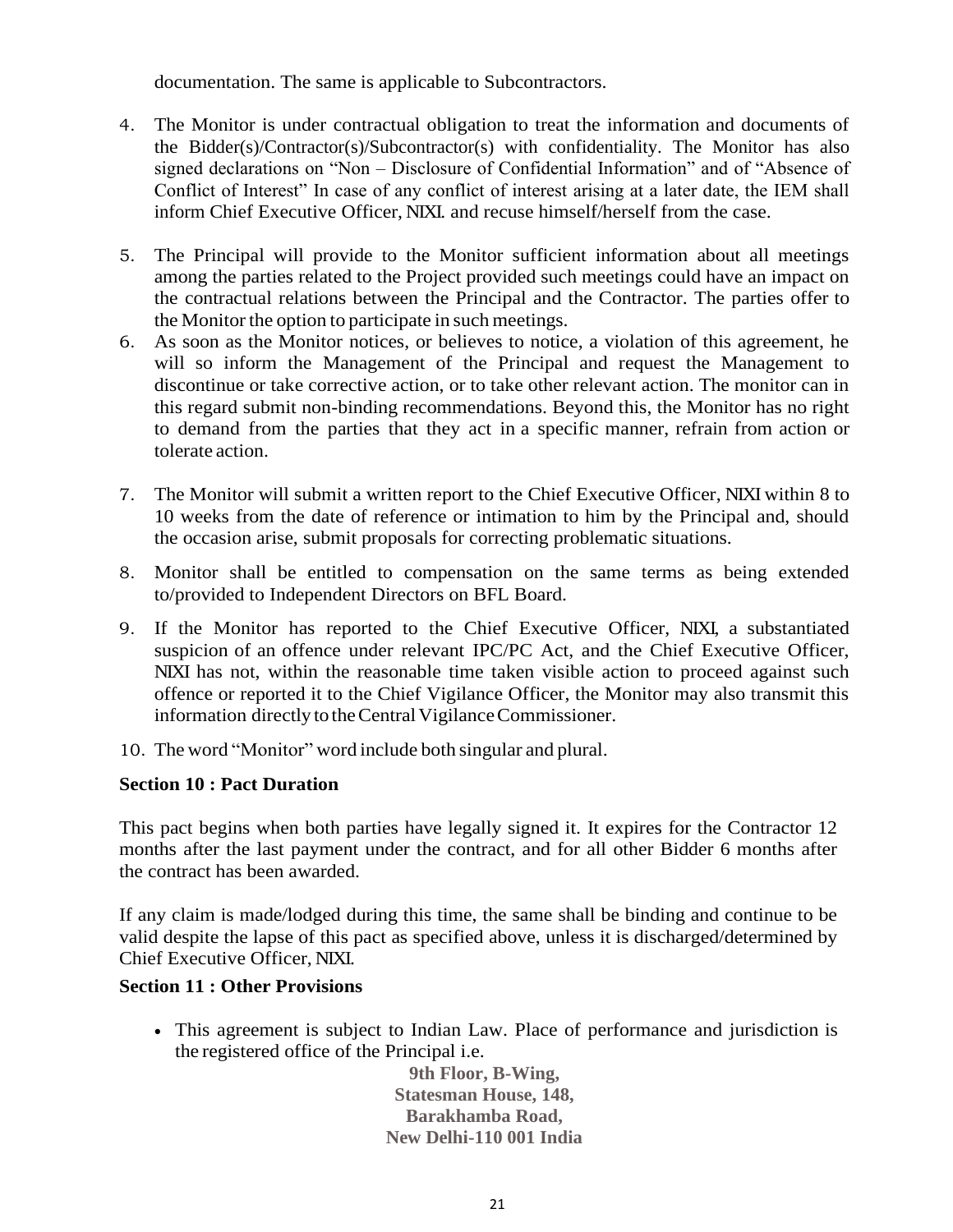- Changes and supplements as well as termination notices need to be made in writing. Side agreements have not been made.
- If the contractor is a partnership or a consortium, this agreement must be signed by all partners or consortium members.
- Should one or several provisions of this agreement turn out to be invalid, the remainder of this agreement remains valid. In this case, the parties will strive to come to an agreement to their original intentions.
- Issues like Warranty/Guarantee etc. shall be outside the purview of the IEMs.
- In the event of any contradiction between the Integrity Pact and its Annexure, the clause in the Integrity Pact will prevail.

\_\_\_\_\_\_\_\_\_\_\_\_\_\_ \_\_\_\_\_\_\_\_\_\_\_\_\_\_\_\_\_

\_\_\_\_\_\_\_\_\_\_\_\_\_\_\_ \_\_\_\_\_\_\_\_\_\_\_\_\_\_\_\_ \_\_\_\_\_\_\_\_\_\_\_\_\_\_\_ \_\_\_\_\_\_\_\_\_\_\_\_\_\_\_\_

(For  $&$  on behalf of the Principal) (For  $&$  on behalf of Bidder/Contractor)

(Office Seal) (Office Seal)

Place Dated\_

Witness 1 : Witness 1 : (Name & Address) (Name & Address) \_\_\_\_\_\_\_\_\_\_\_\_\_\_ \_\_\_\_\_\_\_\_\_\_\_\_\_\_\_\_\_

Witness 2: Witness 2: (Name & Address) (Name & Address)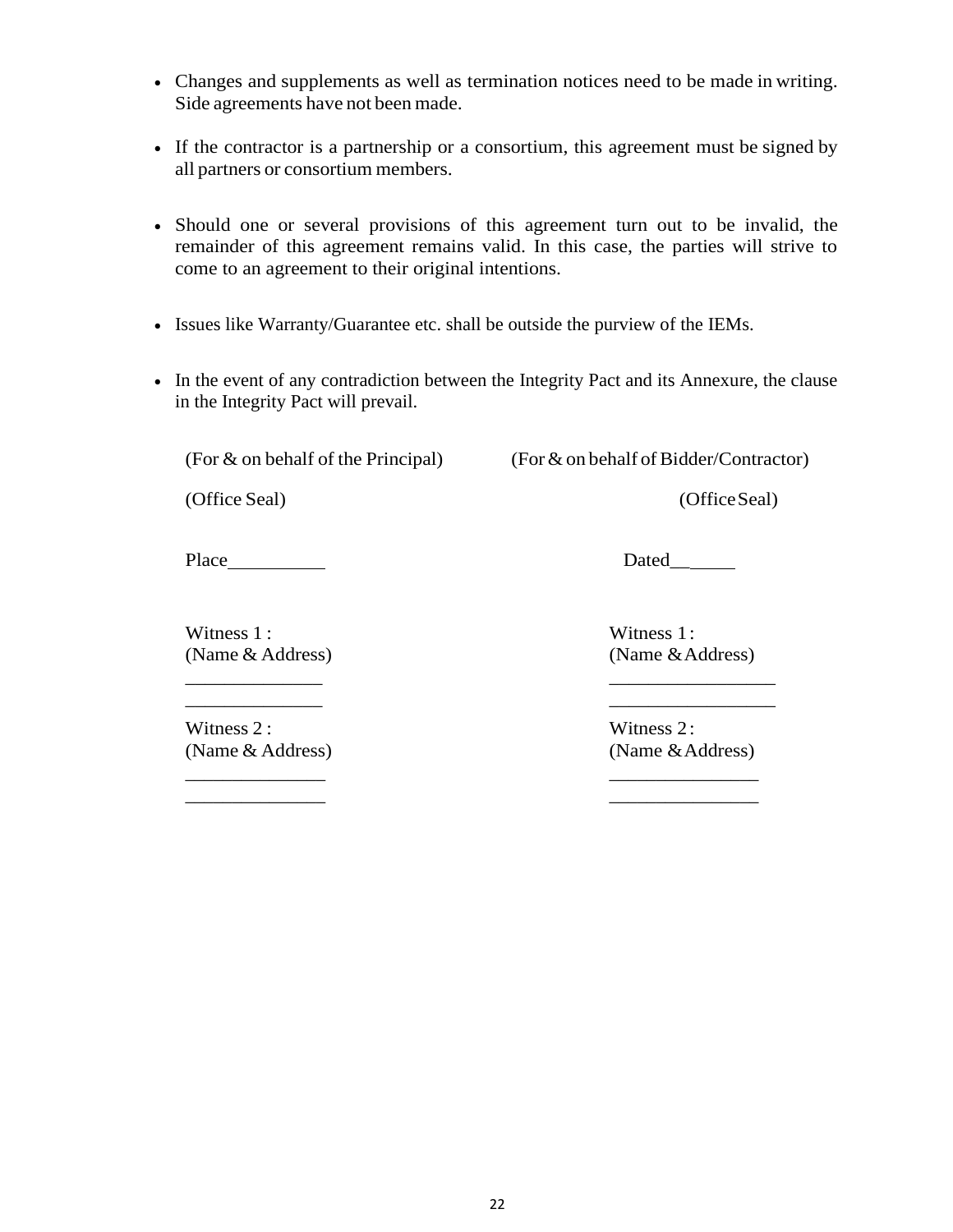# **UNDERTAKING**

**I/ we, hereby declare that the information furnished above is true, complete and correct to the best of my knowledge and belief.**

**I undertake the responsibility to inform you of any changes therein, immediately.**

**It is further declared that I/ we will provide the proofs if desired by NIXI, failing which our bid can be rejected.**

**I understand that in the event of my information being found false or incorrect at any stage, my/ our proposal shall be liable to cancellation / termination without notice or any compensation in lieu thereof.**

| <b>SIGNATURES</b>                          |  |
|--------------------------------------------|--|
| <b>NAME OF AUTHORISED</b><br><b>PERSON</b> |  |
| <b>NAME OF COMPANY</b>                     |  |
| <b>AFFIX SEAL OF COMPANY</b>               |  |
|                                            |  |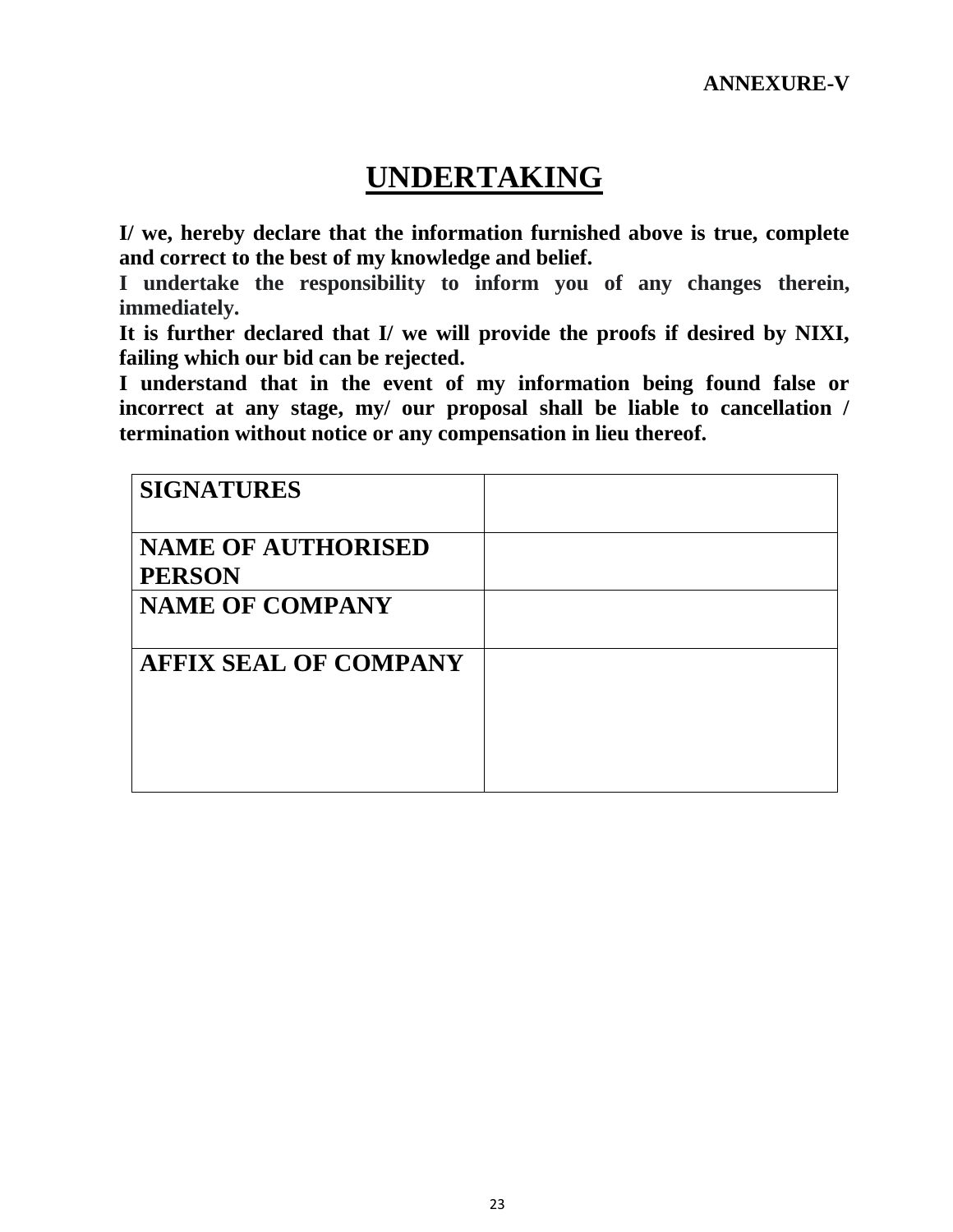### **CONFIDENTIALITY DECLARATION**

I/We, the undersigned, do hereby declare and confirm that I am aware that I have been assigned to render certain services (the "Services") for the Office of the National Internet Exchange of India (NIXI) in connection with the Agreement, dated 2017, between NIXI and me/ us (Full name of the Contractor).

In connection therewith, I hereby undertake and agree as follows:

#### **1. Certain Definitions**

(a) "Confidential Information" means any data, documents, materials or other information disclosed to me in connection with the Services, in any form whatsoever, whether orally, visually, in writing or otherwise (including in computerized or electronic form).

(b) "Permitted Purpose" means the use of the Confidential Information to perform the Services.

#### **2. The Contractor's Confidentiality Obligations**

(a) I understand that the Contractor is subject to confidentiality obligations pursuant to the Contract.

(b) I have read and understand Clause XIX of tender document of NIXI, which will be strictly adhered to.

#### **3. Undertakings**

(a) I undertake to conduct myself and render services with a view to ensuring full compliance by the Contractor in view of the Clause XIX. In case of any doubt, I shall consult with NIXI or their nodal officer for their advice.

(b) I shall:

(i) use the same care and discretion to avoid disclosure, publication or dissemination of the Confidential Information as I use with my own similar information that I do not wish to disclose, publish or disseminate; and,

(ii) use the Confidential Information solely for the Permitted Purpose.

(c) Upon the request NIXI, or upon the termination or expiry of my/ our contract,  $I$ we shall immediately return NIXI all Confidential Information disclosed to me/ us or to which I/we had access during or as a result of the performance of the Services, together with all copies thereof. I/ we further undertake that no information (as per Clause XIX), or documents or stored in the memory shall be disclosed to anyone or misused in any way.

**SIGNED: \_\_\_\_\_\_\_\_\_\_\_\_\_\_\_\_\_\_\_\_\_\_\_\_\_\_**

Name:

**Date: Place:**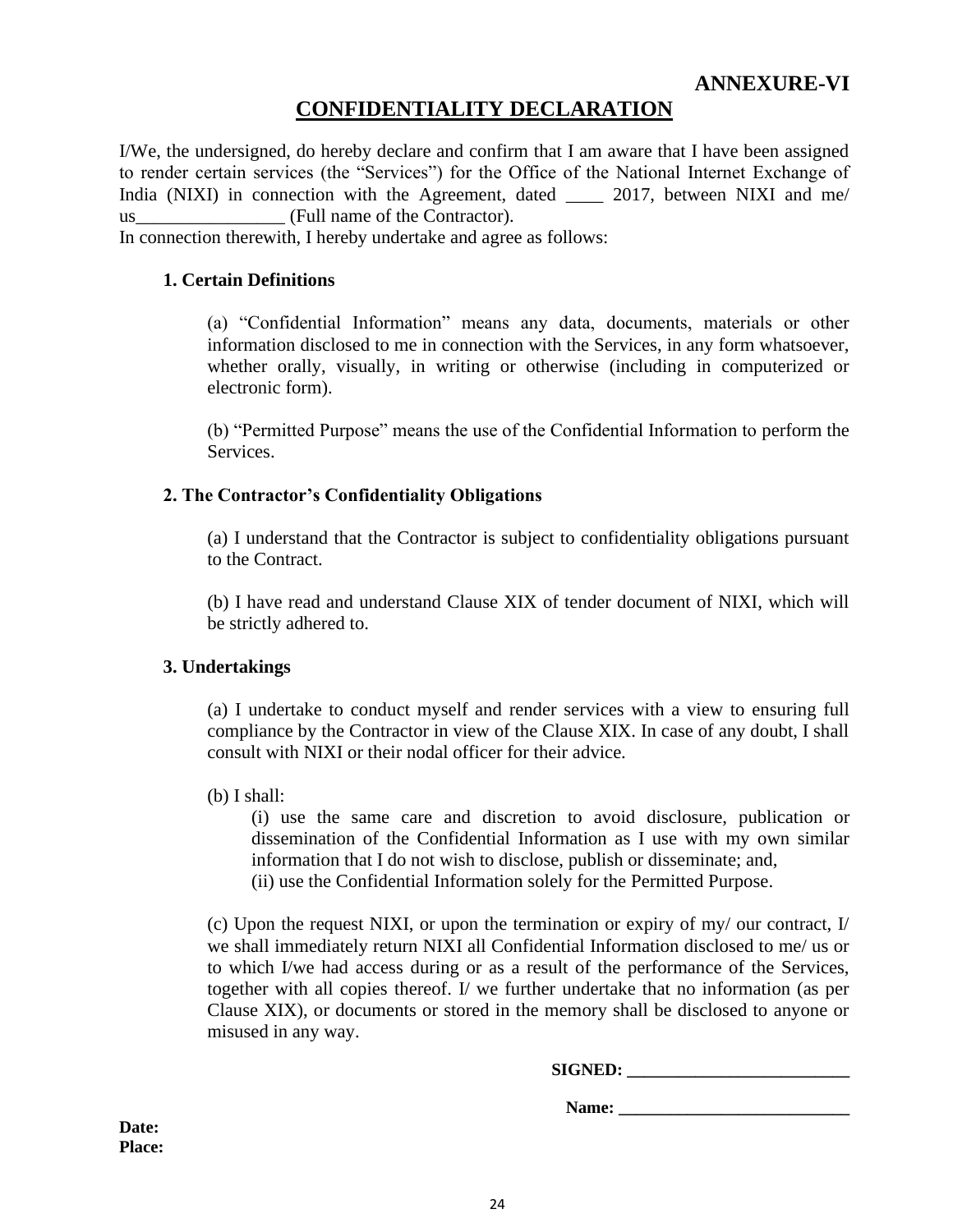#### **ANNEXURE-VII**

### **PERFORMANCE BANK GUARANTEE**

Ref: Date

Bank Guarantee NO.

To

National Internet Exchange of India (NIXI) 9th Floor, B-Wing, Statesman House, 148 Barakhamba Road, New Delhi - 110001

- 1. Against contract vide Advance Acceptance of the Tender No. dated covering(hereinafter called the said "Contract") entered into between the National Internet Exchange of India (NIXI) (hereinafter called "the Purchaser") and (hereinafter called the "Bidder") this is to certify that at the request of the Bidder we Bank Ltd., are holding in trust in favour of the Purchaser, the amount of ------------------------------- (write the sum here in words) to indemnify and keep indemnified the Purchaser against any loss or damage that may be caused to or suffered by the Purchaser by reason of any breach by the Bidder of any of the terms and conditions of the said contract and/or in the performance thereof. We agree that the decision of the Purchaser, whether any breach of any of the terms and conditions of the said contract and/or in the performance thereof has been committed by the Bidder and the amount of loss or damage that has been caused or suffered by the Purchaser shall be final and binding on us and the amount of the said loss or damage shall be paid by us forthwith on demand and without demur to the Purchaser.
- 2. We Bank Ltd, further agree that the guarantee herein contained shall remain in full force and effect during the period that would be taken for satisfactory performance and fulfilment in all respects of the said contract by the Bidder i.e. till hereinafter called the said date and that if any claim accrues or arises against us Bank Ltd, by virtue of this guarantee before the said date, the same shall be enforceable against us \_\_\_\_\_\_\_\_\_\_Bank Ltd, notwithstanding the fact that the same is enforced within six months after the said date, provided that notice of any such claim has been given to us Bank Ltd, by the Purchaser before the said date. Payment under this letter of guarantee shall be made promptly upon our receipt of notice to that effect from the Purchaser.
- 3. It is fully understood that this guarantee is effective from the date of the said contract and that We Bank Ltd, undertake not to revoke this guarantee during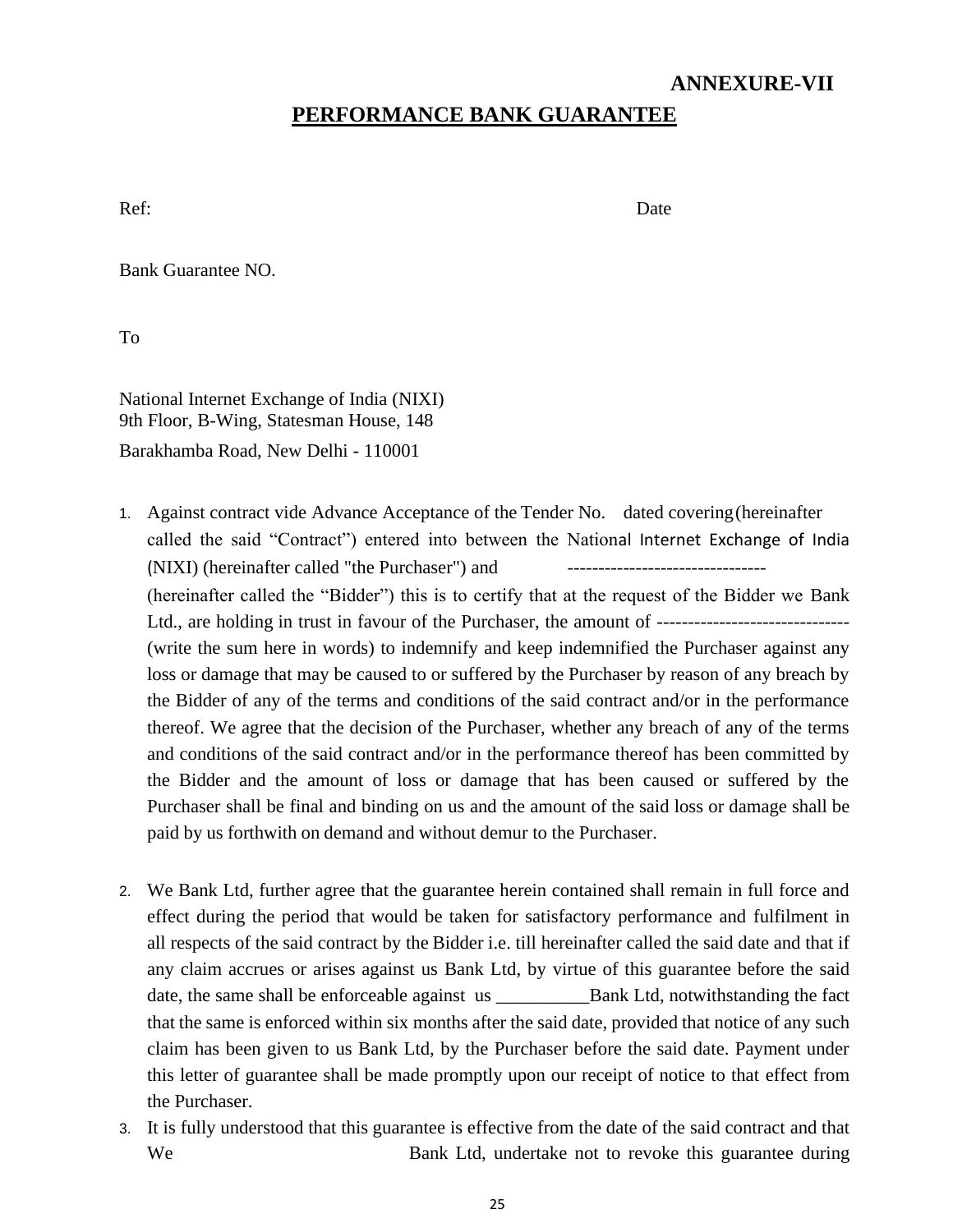its currency without the consent in writing of the Purchaser.

- 4. We undertake to pay to the Purchaser any money so demanded notwithstanding any dispute or disputes raised by the Bidder in any suit or proceeding pending before any court or Tribunal relating thereto our liability under this present bond being absolute and unequivocal. The payment so made by us under this bond shall be a valid discharge of our liability for payment there under and the Bidder shall have no claim against us for making such payment.
- 5. We Bank Ltd, further agree that the Purchaser shall have the fullest liberty, without affecting in any manner our obligations hereunder to vary any of the terms and conditions of the said contract or to extend time of performance by the Tendered from time to time or to postpone for any time of from time to time any of the powers exercisable by the Purchaser against the said Bidder and to forebear or enforce any of the terms and conditions relating to the said contract and we, Bank Ltd., shall not be released from our liability under this guarantee by reason of any such variation or extension being granted to the said Bidder or for any forbearance by the Purchaser to the said Bidder or for any forbearance and or omission on the part of the Purchaser or any other matter or thing whatsoever, which under the law relating to sureties, would, but for this provision have the effect of so releasing us from our liability under this guarantee.
- 6. This guarantee will not be discharged due to the change in the constitution of the Bank or the Bidder.

Date

Place Signature

Witness Printed name Printed name

(Bank's common seal)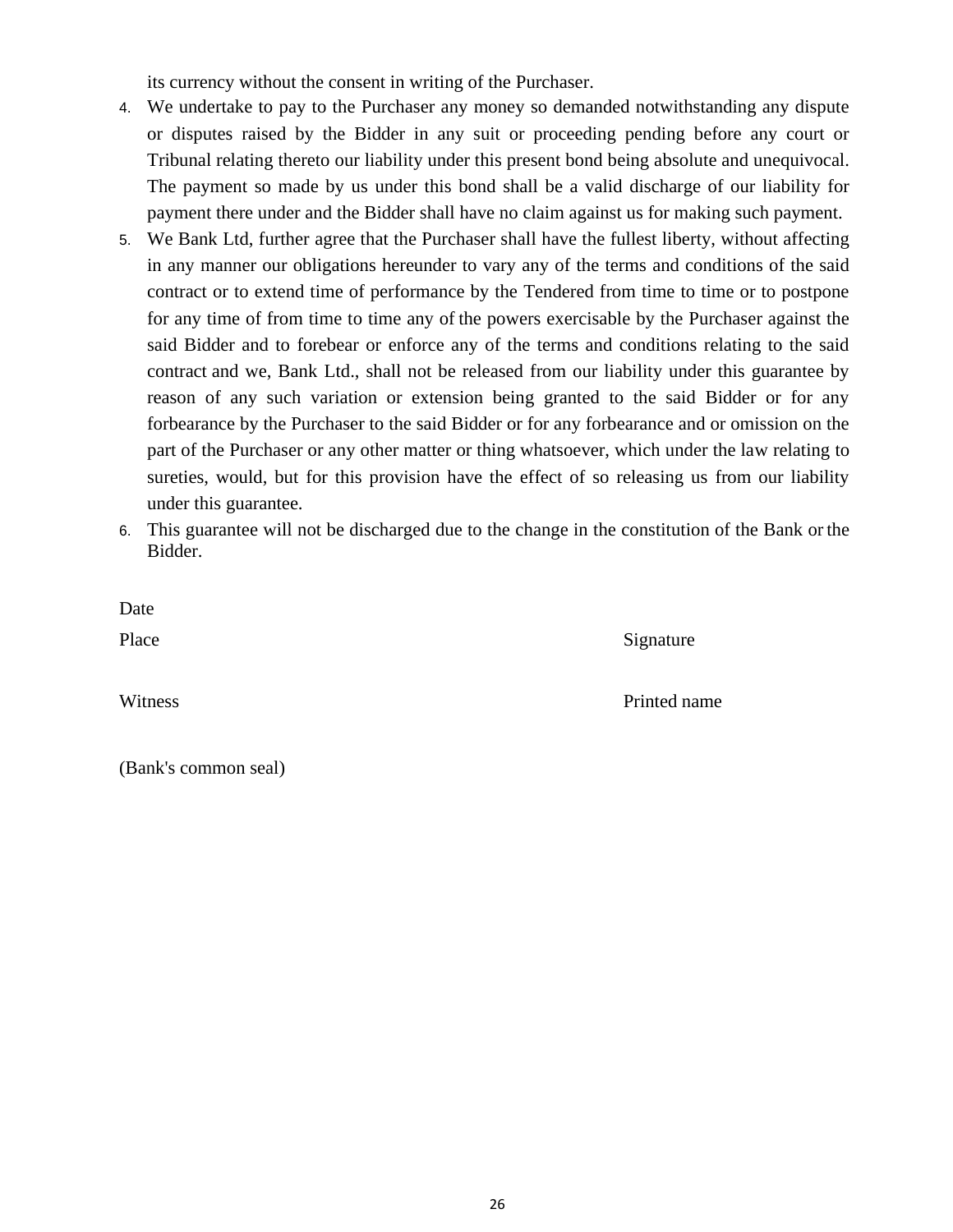### **ANNEXURE-VIII**

## **BIDDER PROFILE AND DETAILS OF BANK ACCOUNT FOR PAYMENT**

| SL                       | <b>PARTICULARS</b>                              | <b>TO BE FILLED BY THE</b> |
|--------------------------|-------------------------------------------------|----------------------------|
| N <sub>O</sub>           |                                                 | <b>BIDDER</b>              |
| $\mathbf{1}$             | <b>NAME OF COMPANY</b>                          |                            |
| $\overline{2}$           | <b>ADDRESS, TELEPHONE &amp;</b><br><b>FAX</b>   |                            |
| 3                        | <b>AUTHORISED PERSON &amp;</b><br><b>MOBILE</b> |                            |
| $\overline{4}$           | <b>COMPANY REGISTRATION</b><br><b>DETAILS</b>   |                            |
| 5                        | <b>AVERAGE TURNOVER OF</b><br><b>LAST 3 YR</b>  |                            |
| 6                        | <b>IT RETURNS OF LAST THREE</b><br><b>YEARS</b> |                            |
| $\overline{\mathcal{L}}$ | <b>NAME OF BANK</b>                             |                            |
| 8                        | <b>BRANCH ADDRESS OF BANK</b>                   |                            |
| 9                        | <b>IFSC CODE</b>                                |                            |
| 10                       | <b>MICR CODE</b>                                |                            |
| 11                       | <b>ACCOUNT NUMBER</b>                           |                            |
| 12                       | <b>TYPE OF ACCOUNT</b>                          |                            |
| 13                       | <b>PAN DETAILS</b>                              |                            |
| 14                       | <b>GST DETAILS</b>                              |                            |

I, hereby, declare that the details given above are true, correct and complete.

### **SIGNATURE OF BIDDER/ Authorized representative**